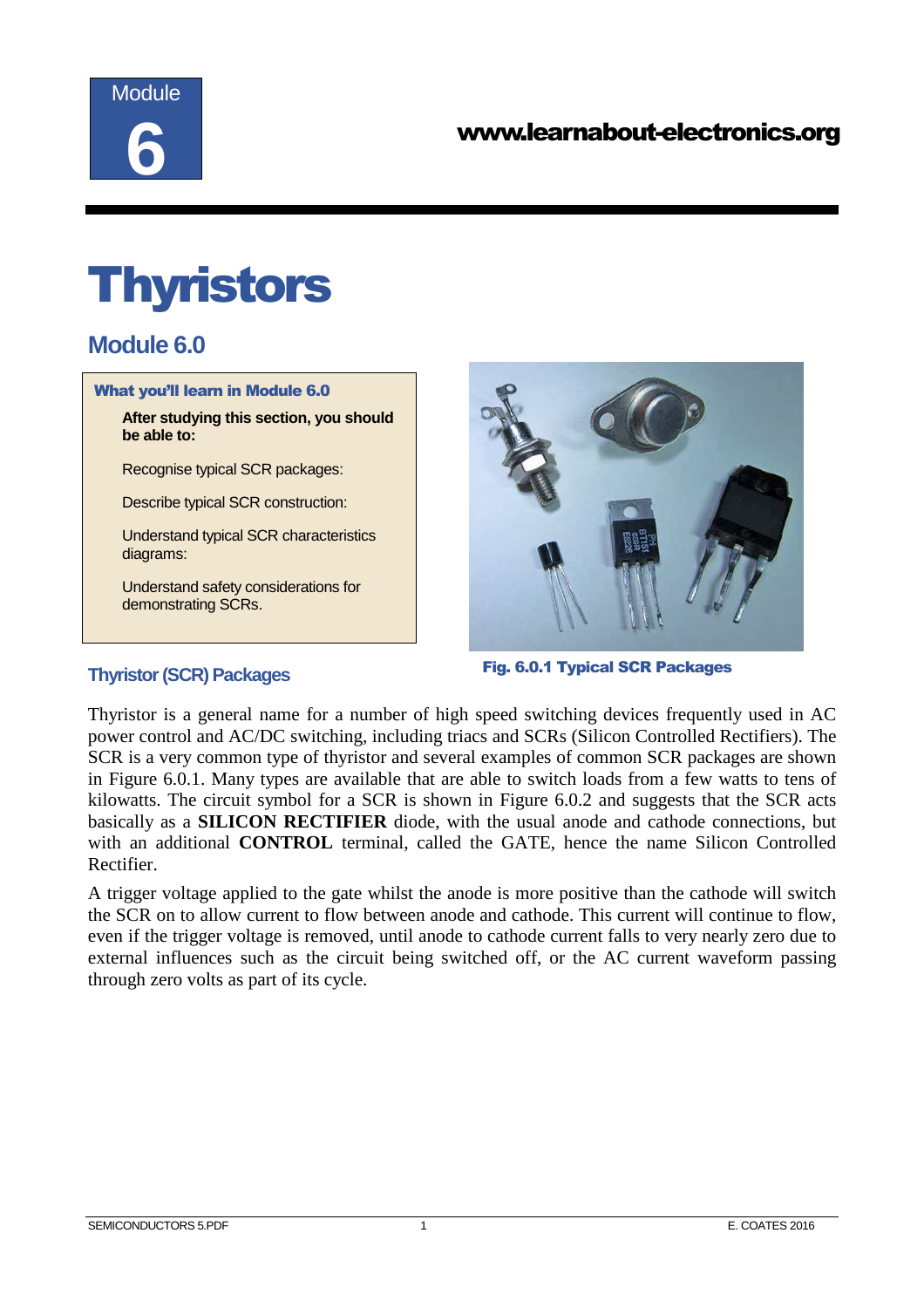SCRs, unlike normal two layer PN junction rectifiers, consist of four layers of silicon in a P-N-P-N structure, as can be seen in the cut-away view of a SCR in Fig 6.0.2. The addition of the gate connection to this structure enables the rectifier to be switched from a non-conducting 'forward blocking' state into a low resistance, 'forward conducting' state (see also Fig. 6.0.3). So a small current applied to the gate is able to switch on a very much larger current (also at a much higher voltage) applied between anode and cathode. Once the SCR is conducting, it behaves like a



normal silicon rectifier; the gate current may be removed and the device will remain in a conducting state.

**The SCR is made to conduct by applying the trigger pulse to the gate terminal while the main anode and cathode terminals are forward biased. When the device is reverse biased a gating pulse has no effect. To turn the SCR off, the anode to cathode current must be reduced below a certain critical "holding current" value, (near to zero).** 

A common application for SCRs is in the switching of high power loads. They are the switching element in many domestic light dimmers and are also used as control elements in variable or regulated power supplies.

#### **SCR Characteristics**

Fig. 6.0.3 shows a typical characteristic curve for a SCR. It can be seen that in the reverse blocking region it behaves in a similar way to a diode; all current, apart from a small leakage current is blocked until the reverse breakdown region is reached, at which point the insulation due to the depletion layers at the junctions breaks down. In most cases, reverse current flowing in the breakdown region would destroy the SCR.

When the SCR is forward biased however, unlike a normal diode, rather than current beginning to flow when just over 0.6V is applied, no current apart from a small leakage current flows. This is called the forward blocking mode, which extends to a comparatively high voltage called the



Fig. 6.0.3 SCR Characteristics

'Forward Break over Voltage'. The SCR is normally operated at voltages considerably less than the forward break over voltage as any voltage higher than the forward break over voltage will cause the SCR to conduct in an uncontrolled manner; the SCR then suddenly exhibits a very low forward resistance, allowing a large current to flow. This current is 'latched' and will continue to flow until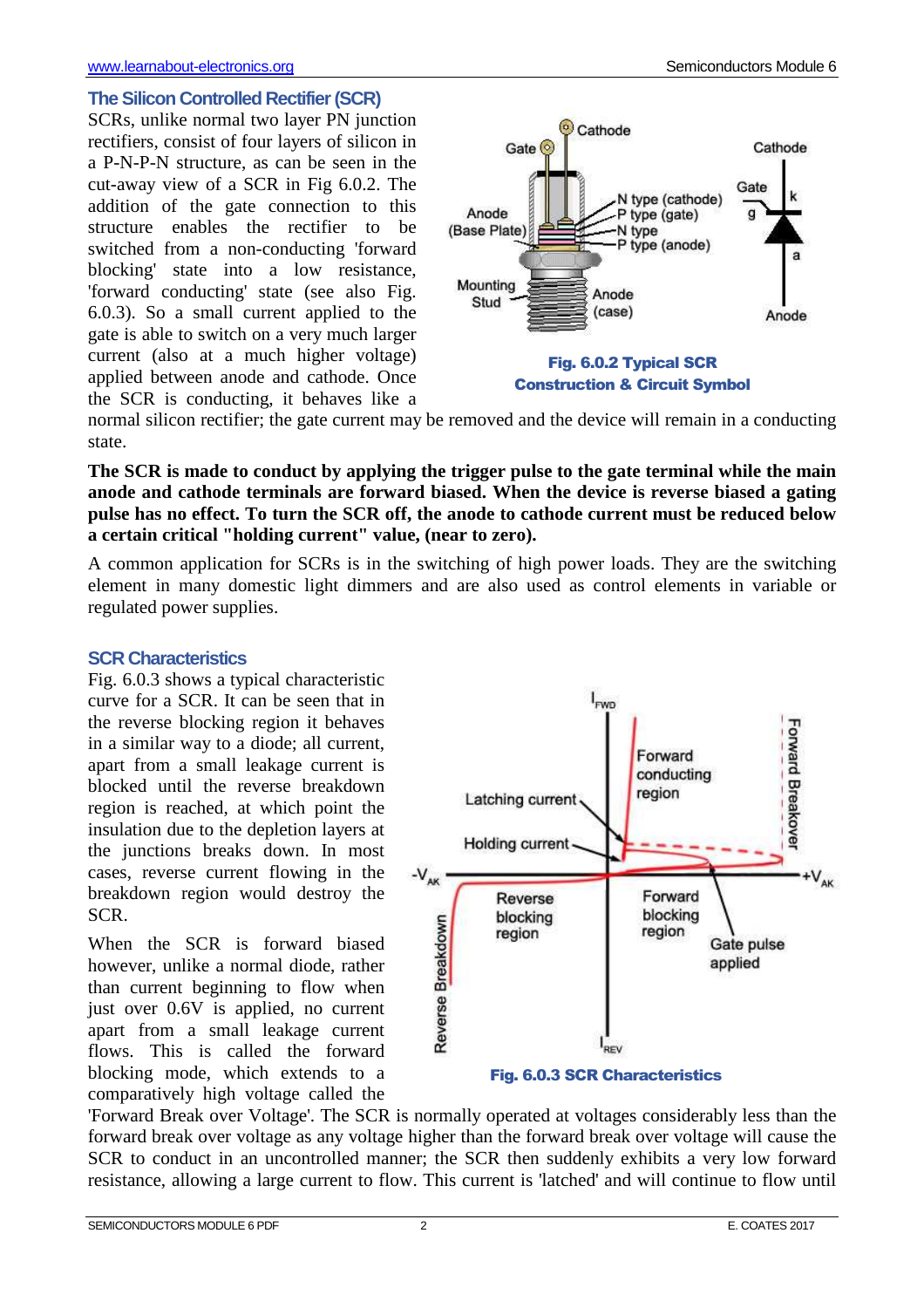either the voltage across anode and cathode is reduced to zero, or the forward current is reduced to a very low value, less than the 'Holding Current' shown in Fig. 6.0.3. However the forward break over conduction may occur if the SCR is being used to control an AC (e.g. mains or line supply) voltage and a sudden voltage spike occurs, especially if it coincides with (or close to) the peak value of the AC. If the SCR is accidentally pushed into the forward break over condition, this can produce a sudden but short-lived surge of maximum current, which could prove disastrous to other components in the circuit. For this reason it is common to find that SCRs have some method of spike suppression included, either within the SCR construction or as external components usually called a 'snubber circuit'.

The correct way of triggering the switch on of the SCR is to apply a current to the gate of the SCR whilst it is operating in the 'forward blocking region', the SCR is then 'triggered' and its forward resistance falls to a very low value. This produces a ´latching current´, which, due to the low forward resistance of the SCR in this mode, allows very large (several amperes) currents to flow in the ´forward conducting region´ with hardly any change in the forward voltage (notice that the characteristic curve, once the SCR is triggered is practically vertical). In this region current will flow, and may vary, but if forward current falls below the ´holding current´ value or the anode to cathode voltage is reduced to very near 0V, the device will return to its forward blocking region, effectively turning the rectifier off until it is triggered once more. Using the gate to trigger conduction in this way allows conduction to be controlled, allowing the SCR to be used in many AC and DC control systems.

#### **How the SCR Works**

#### The SCR Two Transistor Model

The actual operation of the SCR can be described by referring to Fig.  $6.0.4$  (a) & (b), which shows simplified diagrams of the SCR structure with the P and N layers and junctions labelled. To understand the operation of a SCR, the four layers of the SCR can theoretically be thought of as a small circuit comprising twotransistors (one PNP and one NPN) as shown in Fig. 6.0.4 (b). Notice that layer P2 forms both the emitter of Tr1 and the base of Tr2, while layer N1 forms the base of Tr1 and the collector of Tr2.



#### **The 'Off' Condition**

Referring to the Fig. 6.0.4(c), with no gate signal applied and the gate (g) at the same potential as the cathode (k), any voltage (less than forward break over voltage) applied between the anode (a) and cathode (k) so that the anode is positive with respect to the cathode will not produce a current through the SCR. Tr2 (the NPN transistor) has 0v applied between base and emitter so will not be conducting, and as its collector voltage provides the base drive for Tr1 (the PNP transistor), its base/emitter junction will be reverse biased. Both transistors are therefore switched off and no current (apart from a tiny reverse leakage current) will be flowing between the SCR anode and cathode, and it is operating in its forward blocking region.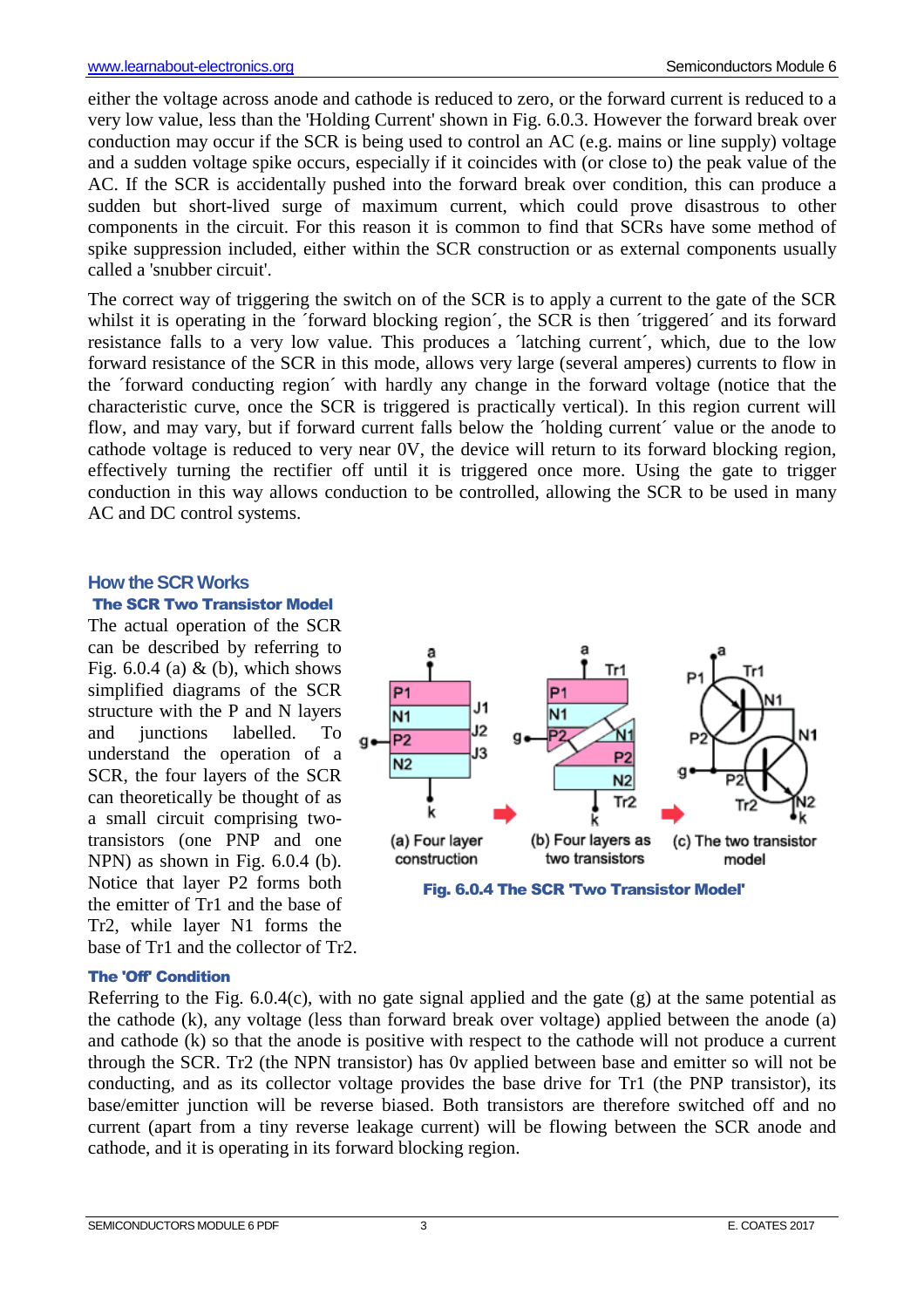#### Triggering the SCR

When the SCR is operating in the forward blocking region (see the SCR characteristics in Fig. 6.0.3), if the gate and therefore the base of Tr2, see Fig 6.0.4(c) is made positive with respect to the cathode (also Tr2 emitter) by the application of a gating pulse so that a small current, typically a few µA to several mA depending on SCR type, is injected into Tr2 base, Tr2 will turn on and its collector voltage will fall. This will cause current to flow in the PNP transistor Tr1 and a rapid rise in voltage at Tr1 collector and therefore at Tr2 base. Tr2 base emitter junction will become even more forward biased, rapidly turning on Tr1. This increases the voltage applied to Tr2 base and keeps Tr2 and Tr1 conducting, even if the original gating pulse or voltage that started the switch on process is now removed. A large current will now be flowing between the P1 anode (a) and N2 cathode (k) layers.

The resistance between anode and cathode falls to near zero ohms so that the SCR current is now limited only by the resistance of any load circuit. The action described happens very quickly, as the switching on of Tr2 by Tr1 is a form of positive feedback with each transistor collector supplying large current changes to the base of the other.

As Tr1 collector is connected to Tr2 base, the action of switching on Tr1 virtually connects Tr2 base (the gate terminal) to the high positive voltage at the anode (a). This ensures that Tr2 and therefore Tr1 remain conducting, even when the gating pulse is removed. To turn the transistors off, the voltage across the anode (a) and cathode (k) must either have its polarity reversed, as would happen in an AC circuit at the time when the positive half cycle of the AC wave reached 0V before going negative for the second half of its cycle or, in a DC circuit the current flowing through the SCR is switched off. In either of these cases the current flowing through the SCR will be reduced to a very low level, below the holding current level (shown in Fig. 6.0.3), so the base emitter junctions no longer have sufficient forward voltage to maintain conduction.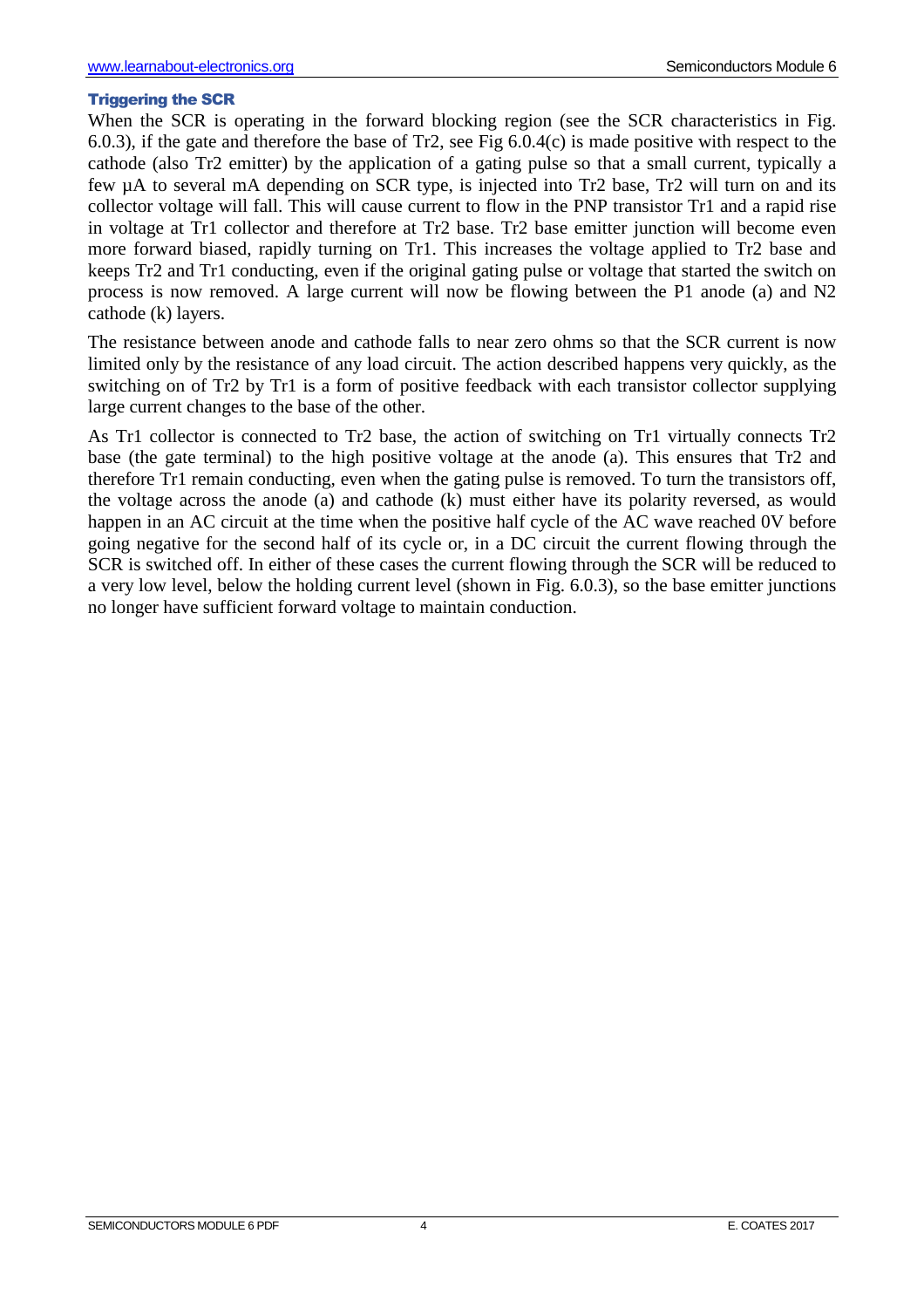#### **Demonstrating SCR Operation**

Because SCRs are normally used for controlling high power high voltage loads, this presents considerable risk of electric shock to users in any experimental or educational environments. The circuits described in the following web pages of Module 6 however, are designed to demonstrate the various control methods used with SCRs using low voltage  $(12V<sub>RMS</sub>)$  AC as illustrated in Fig. 6.0.5 rather than exposing the user to the dangers of using mains (line) voltage. Note that the circuits shown in this module are intended as low voltage demonstrations only, not as working control circuits for mains (line) circuits. For real working examples you should consult application notes produced by SCR manufacturers.

The section of the circuit containing the SCR (a C106M SCR), together with a 33R current limiting resistor and a 12V 100mA lamp is constructed on a small piece of Veroboard (protoboard), which can be easily attached to a breadboard using 'Blu Tack' or similar temporary adhesive, allowing various drive



Fig. 6.0.5 Low Voltage SCR Supply

circuits to be constructed experimentally on the breadboard. The SCR is supplied with AC via a double pole switch and a 230V to 12V isolating transformer (a small medical isolation transformer is ideal) with a 250mA fuse in the secondary

circuit, all housed in a double insulated box.

A bridge rectifier is contained within a separate insulated enclosure with a 1K8 wire wound resistor connected across the output to ensure there is always some load present. This ensures that output waveforms of the 12V full wave rectified output can be reliably displayed on an oscilloscope. These separate circuits, illustrated in Fig 6.0.6 are simply constructed and comprise a useful set for demonstrating and experimenting with different types of SCR or power supply operation at a low voltage.



Fig. 6.0.6 Low Voltage SCR Supply Circuits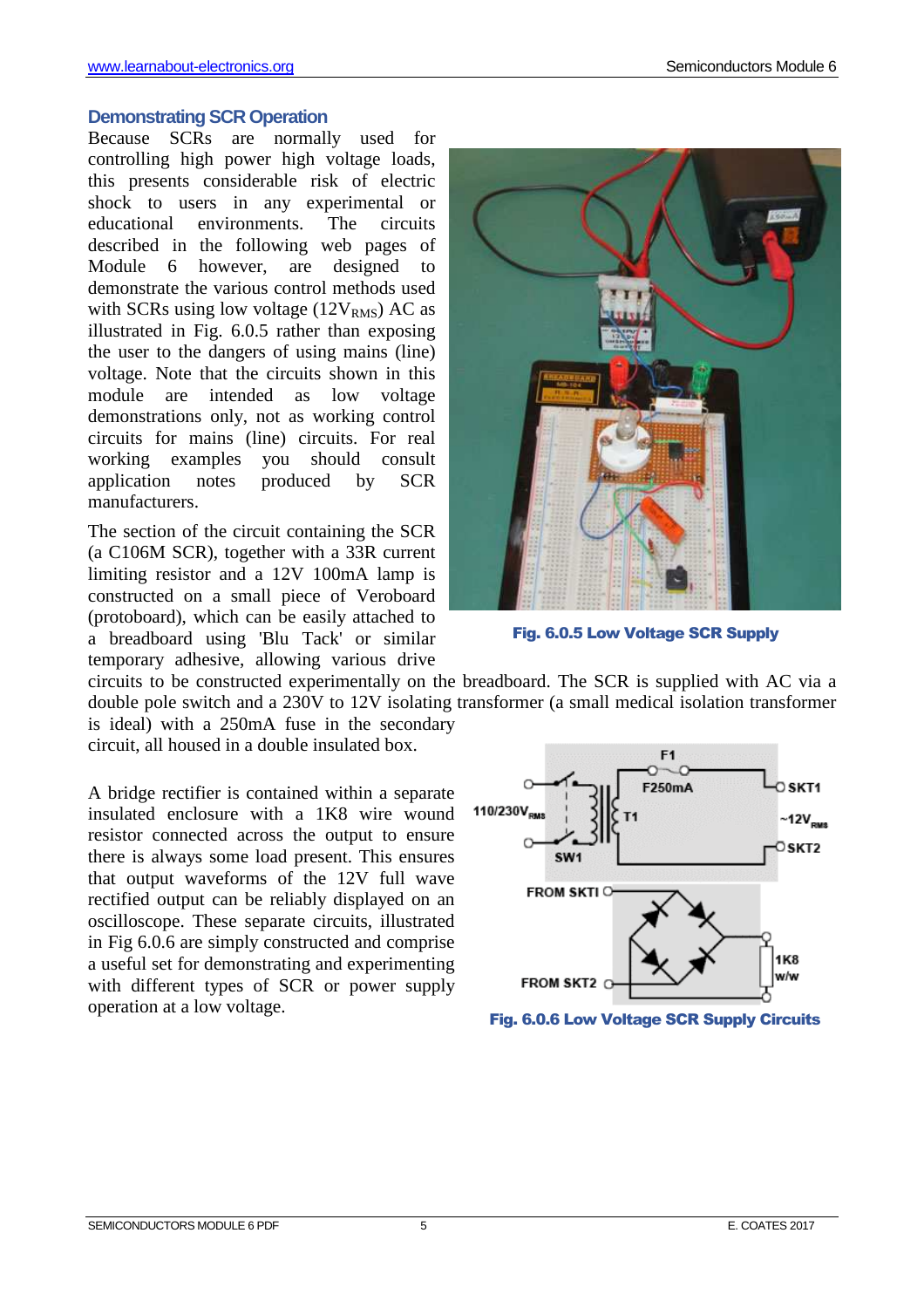# **Module 6.1 Silicon Controlled Rectifiers (SCRs) in DC Circuits**



**After studying this section, you should be able to:** 

Understand SCR operation in DC circuits:

- The SCR as a DC switch.
- The SCR as a Crowbar safety device.

# **DC Power Switching**

Thyristors can be used to control either AC or DC loads and can be used to switch low voltage low current devices as well as very large currents at mains (line) voltages. A simple example of a thyristor controlling a DC load, such as a small DC motor is illustrated in Fig 6.1.1. The motor here is connected to a 12V DC supply via a BT151 thyristor, but will not run until the thyristor is made to conduct. This is achieved by momentarily closing the 'start' switch, which provides a pulse of current to the gate terminal of the thyristor. The motor now runs as the thyristor switches on and its resistance is now very low.



Fig. 6.1.1 DC Control Using a Thyristor Video available on line

When the start switch returns to its normally open state, there is no longer any gate current but the thyristor continues to conduct, and in a DC circuit, current will continue to flow and the motor continues to run. Any further operations of the start switch now have no effect. The thyristor will only switch off if current flow reduces to a value below the thyristor's holding current threshold.

This is achieved by shorting out the thyristor by momentarily closing the 'stop' switch. The circuit current now flows through the stop switch rather than through the thyristor, which instantly turns off, as the SCR current is now reduced to less than the holding current value. Stopping the motor could also be achieved by using a normally closed switch in series with the thyristor, which when pressed, would also temporarily prevent current flow through the thyristor long enough for the thyristor to turn off.

Although this simple circuit works, as can be seen in the video accompanying Fig. 6.1.1 it is not difficult to imagine simpler ways of switching a small motor on and off. However the principle is useful in situations such as using a computer to control a DC motor. The small current produced by the computer's output is used to trigger a thyristor (usually via an opto coupled device to provide electrical isolation). The thyristor can then supply the motor or other device with whatever higher value of current is required. The use of a thyristor could, with some appropriate extra circuitry, also allow for remote switching of a circuit or device, triggered for example by a radio signal.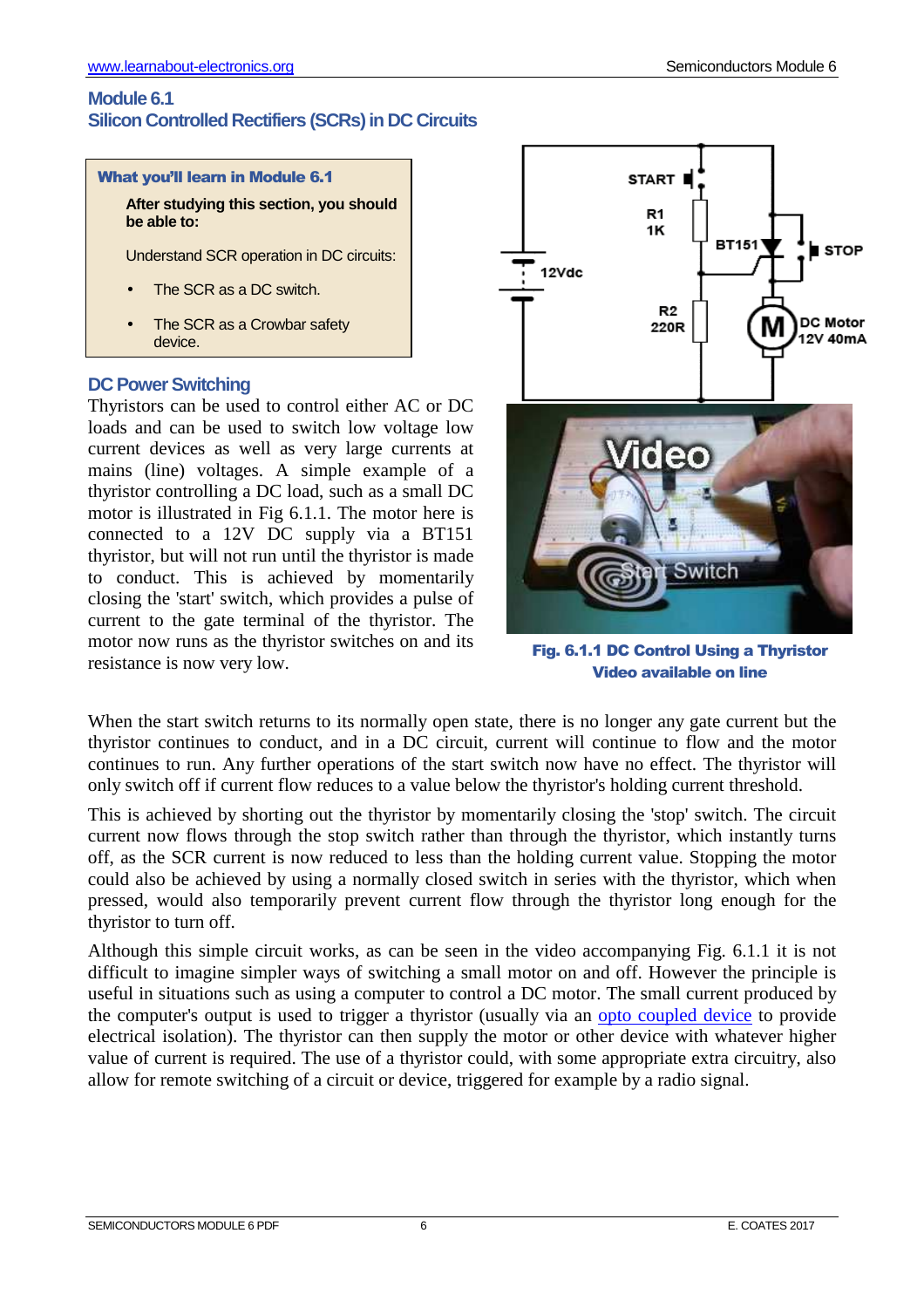#### **Fig. SCR Crowbar Circuits**

Another DC operation using thyristors is the 'Crowbar' circuit, used as an over voltage protection device. The circuit is called a crowbar, as its action is about as subtle as a swift blow with a crowbar. Such circuits may often be found preventing power supply circuits from outputting a higher than normal voltage under fault conditions.

The basic idea is that if, for example a fault in a DC power supply line causes the output to rise above its specified voltage value, this 'over voltage' is sensed and causes a normally non conducting SCR connected between the power supply output and ground to switch on very rapidly. This can have different



6.1.2 Crowbar Over Voltage Protection

protective actions, the simplest of which, as illustrated in Fig. 6.1.2 is to blow a fuse and so switch off the power completely, requiring the attention of a service technician to get the circuit working again. This is often chosen as the safest option as the cause of the original over voltage should be examined and eliminated before the circuit is allowed to work again.

In Fig. 6.1.2 the output of a regulated 5V DC supply is sensed by D1, a 6.2V Zener diode, the anode of which is held at a voltage close to 0V by R1. This  $100\Omega$  resistor ensures that if the 5V supply line rises above its specified limit, sufficient current flows through the Zener diode to provide enough current at the SCR gate to switch on the SCR. Care must also be taken to ensure that the SCR is not triggered accidentally by any fast voltage spikes appearing on the 5V line, due for example to other switching devices in the circuit being supplied. C1 is therefore connected between the gate and cathode of the SCR to reduce the amplitude of any very short interference pulses, provided they do not exist long enough to charge C1 to a high enough level to trigger the SCR.

The reason for using a thyristor to blow the fuse is that fuses do not blow immediately; they operate by blowing when excessive current flows for long enough so that the fusible element heats up and melts. This may take long enough for the excessive voltage to have already destroyed a number of semiconductor components. The thyristor however has a very fast switch on time (about 2µs for the BT151) so that during the short time between the over voltage occurring and the fuse blowing, the entire power supply output current will be flowing through the thyristor, rather than through the circuit being supplied.

Although circuits similar to Fig. 6.1.2 are widely used, relying on fuses to protect complex low voltage semiconductor circuits may not provide suitable protection. However an improved circuit that can prevent over voltage situations without blowing fuses, and which depends only on the almost instant action of semiconductors is described in our Power Supplies Module 2.2 on Series Voltage Regulators.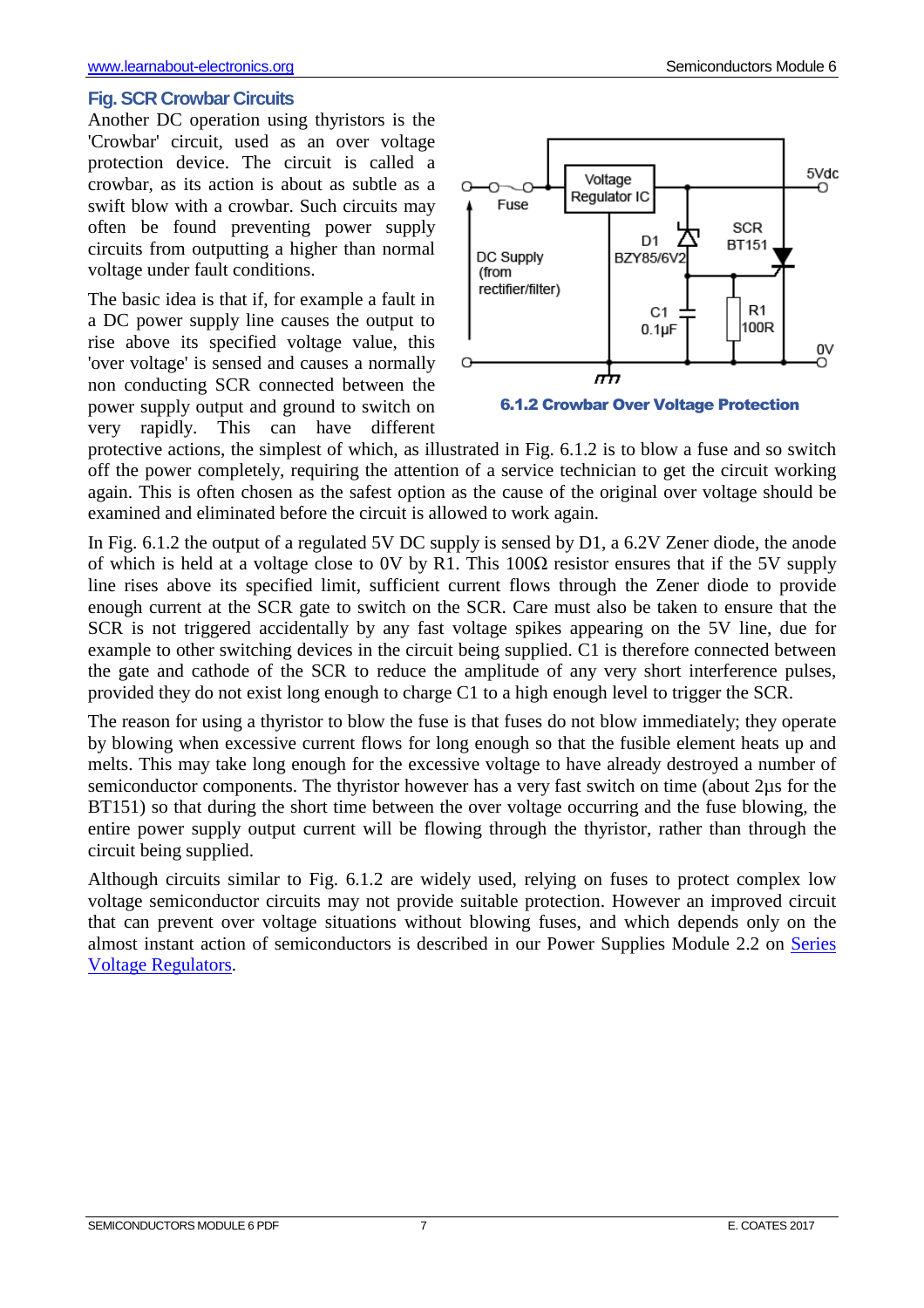# **Module 6.2 SCRs in AC Circuits**

#### What you'll learn in Module 6.2

**After studying this section, you should be able to:** 

Describe methods for AC power control using **SCR<sub>s</sub>** 

- Half wave and full wave control
- Basic resistive control.
- Phase control.
- Level control.
- Pulse triggering.
- Synchronous or zero crossing switching.

Understand circuit operation for different methods of SCR triggering.

Describe safety isolation methods for medium and high voltage devices.

The simplest way of achieving this is illustrated in Fig.6.2.1, where the thyristor is switched on by applying a low voltage sine wave (derived from the AC input by a simple resistor network containing a

# Thyristors are generally used in AC power control

**Basic Resistive Control** 

circuits such as lighting dimmers, AC motor speed controls, heaters etc. where mains (line) voltages are used for loads of many watts, or often kilowatts. The aim of AC Control is to trigger the SCR part way through each AC cycle so that the load current through the SCR is switched off for part of the AC cycle, so restricting the average current flowing through the SCR, and hence the average power delivered to the load.





variable potentiometer) to the gate terminal of the SCR. Note that because the gate input wave is derived from the AC flowing through the SCR, it will consist only of rectified half wave pulses. The effect of this input wave is that the SCR will switch on only as the gate waveform reaches the SCR firing potential, which happens part way through each positive half cycle of the AC wave. Once the thyristor is switched on it continues to conduct until the AC wave reduces to just above zero volts, when the current flowing between anode and cathode falls to a value less than the 'holding current' threshold (shown in Thyristor Module 6.0 Fig. 6.0.3). The thyristor then remains in a non-conducting state during the negative half cycle of the AC wave as it is now reverse biased (in reverse blocking mode) during the remainder of the AC cycle. When the next positive half cycle starts the thyristor remains in a non-conducting state until the trigger waveform at the gate terminal reaches its firing potential once more.

The time or phase angle at which the SCR will be triggered can be varied by changing the amplitude of the gate waveform. As shown in Fig. 6.2.2. the smaller the gate signal amplitude, the later the SCR switches on. Changing the amplitude of the trigger waveform **potential** therefore controls the switch-on time of the SCR.

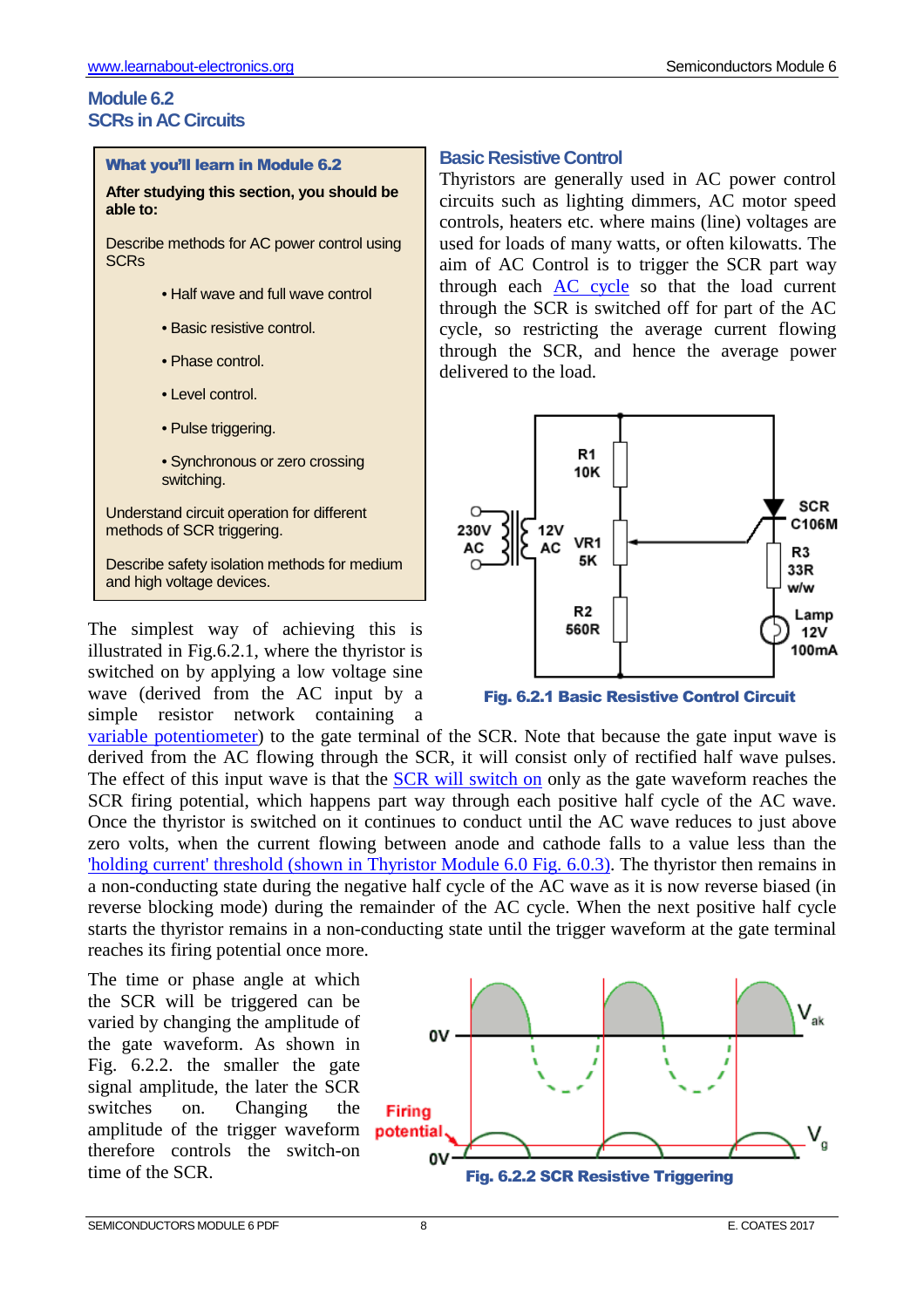Note however that as a thyristor is basically a rectifier diode it only conducts during half of the AC cycle, a single SCR can therefore only deliver 50% of the available AC power. Also, in using this very basic form of control, the current flow through the SCR is only controllable over half of the positive half cycle, that is a quarter of the full AC cycle. It can be seen that once the switch-on time reaches the peak amplitude of the AC wave it cannot be adjusted further, as the peak amplitude of the trigger waveform will no longer reach the SCR gate firing potential and so will not trigger the SCR after this point.

It can also be seen on line from both the animation, and the video in Fig 6.2.3, that when using the simple resistive method, control is not very linear; initially the current through the SCR changes only by a relatively small amount, but there is a more rapid change just before conduction ceases. Look carefully at the inset showing the lamp in the video; it only begins to visibly dim just as the switching time is close to the peak value of the AC wave.



Fig. 6.2.3 AC Control Using Resistors Video Available on line

## **Full Wave SCR Control**

The basic SCR operation described above can be considerably improved with some simple modifications. Perhaps the greatest drawback of the simple resistive control is that the range of adjustment could only cover 25% of the whole AC wave. This is due to the diode action of the SCR only conducting during the positive going half of the AC wave.

To allow conduction during the negative going half of the AC wave, the AC can be rectified using a full wave rectifier, as shown in Fig. 6.2.4(a). As both halves of the AC





wave will now be positive going, the range of adjustment is now improved to nearly 50%. An alternative is to use a second SCR connected in anti-parallel as shown in Fig. 6.2.4(b) so that one SCR conducts during positive half cycles, and the other SCR during negative half cycles. However this parallel arrangement of SCRs can also be obtained simply by using a single Triac instead of two SCRs.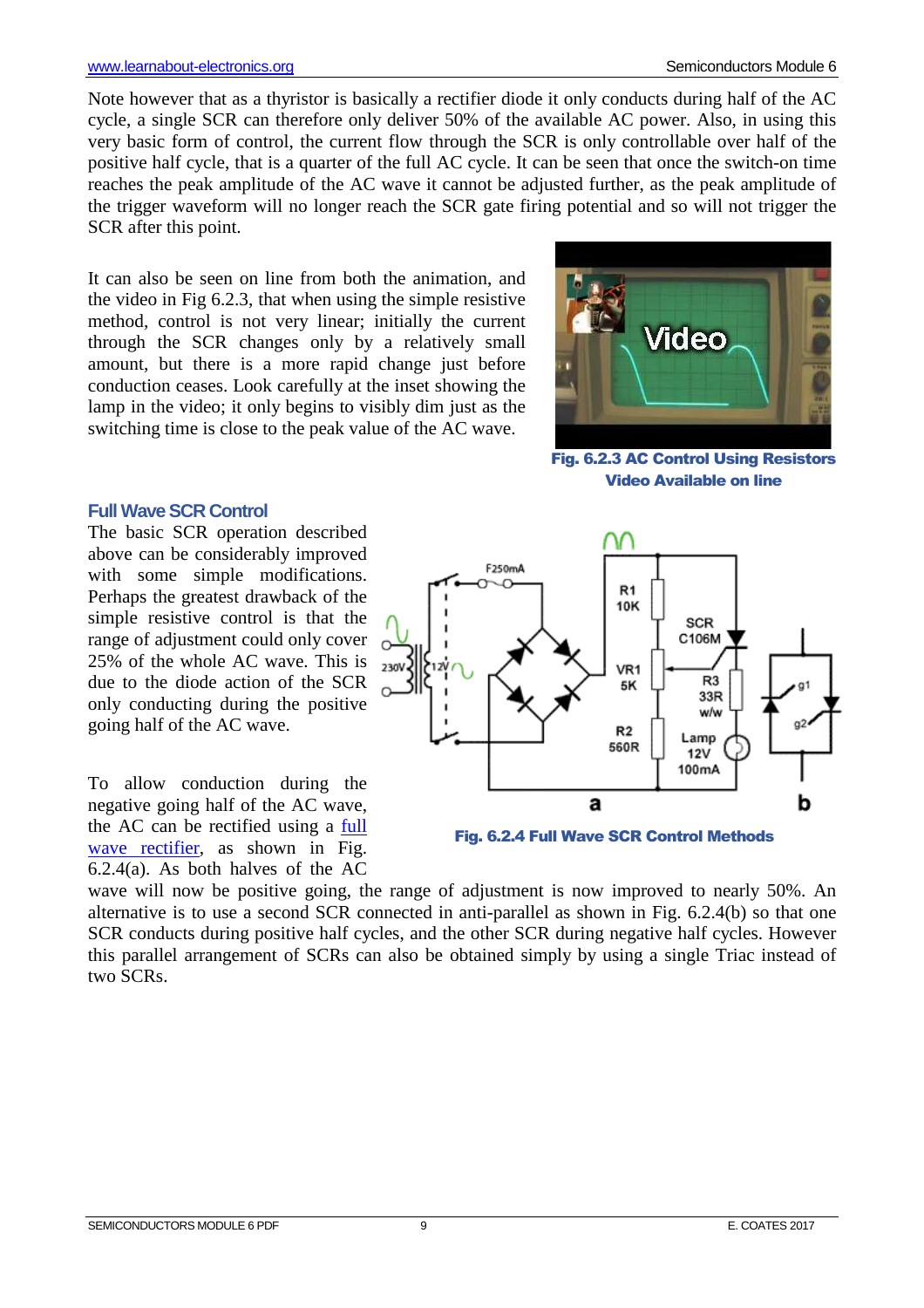#### **SCR Phase Control**

To achieve control over virtually 100% of the AC wave, phase control simply replaces one of the resistors in the resistive control circuit with a capacitor. This now converts the resistor network into a variable low pass filter that will shift the phase of the AC wave applied to the gate. Details of how a low pass filter works can be found here but basically, the values of C and R are chosen so that adjustment of R1 will provide a phase shift from 0° to nearly 90°. To be effective, the variation of R1 needs to give sufficient change in the behaviour of the load device (in this case a 12volt 100mA lamp).



Fig. 6.2.5 SCR Phase Control Demo Circuit

As well as shifting the phase of the gate waveform however, the RC filter will also be altering the amplitude of the gate waveform, so the amplitude of the gate waveform also needs to be kept above the firing potential of the SCR type chosen, for switching to take place. From these conditions it can be seen that calculation of suitable values for R and C to provide appropriate control, depend on both phase and amplitude so can get quite complex. Therefore some practical experimentation with R and C values is also most likely to be necessary.

The video in Fig. 6.2.6 available on line shows a working circuit using the component values shown in Fig. 6.2.5. Watching the brightness of the lamp together with the changing waveform shown in the inset image, it can be seen that using phase control does give much improved control over almost the whole 180° of every half cycle, compared to the simple resistive control.

Another way of switching on the SCR at the appropriate part of the AC cycle is to apply a DC voltage to the gate during the time the SCR is required to conduct. The DC applied to the gate will therefore be a variable width pulse having a voltage level sufficient to cause the SCR to conduct. These pulses must be synchronised with the rectified AC wave so that they always start and end at the correct



Video available on line



The animation in Fig. 6.2.7 illustrates the basic method of triggering an SCR using level control. The SCR is triggered (switched on) for a period during each rectified AC half cycle by a voltage  $V_g$ applied to the SCR gate. The SCR turns off at the end of each half cycle as the voltage across the SCR falls to near zero, which also coincides with the end of the trigger pulse  $V_g$ . The DC pulses

time relative to the AC waveform.

**SCR Level Control**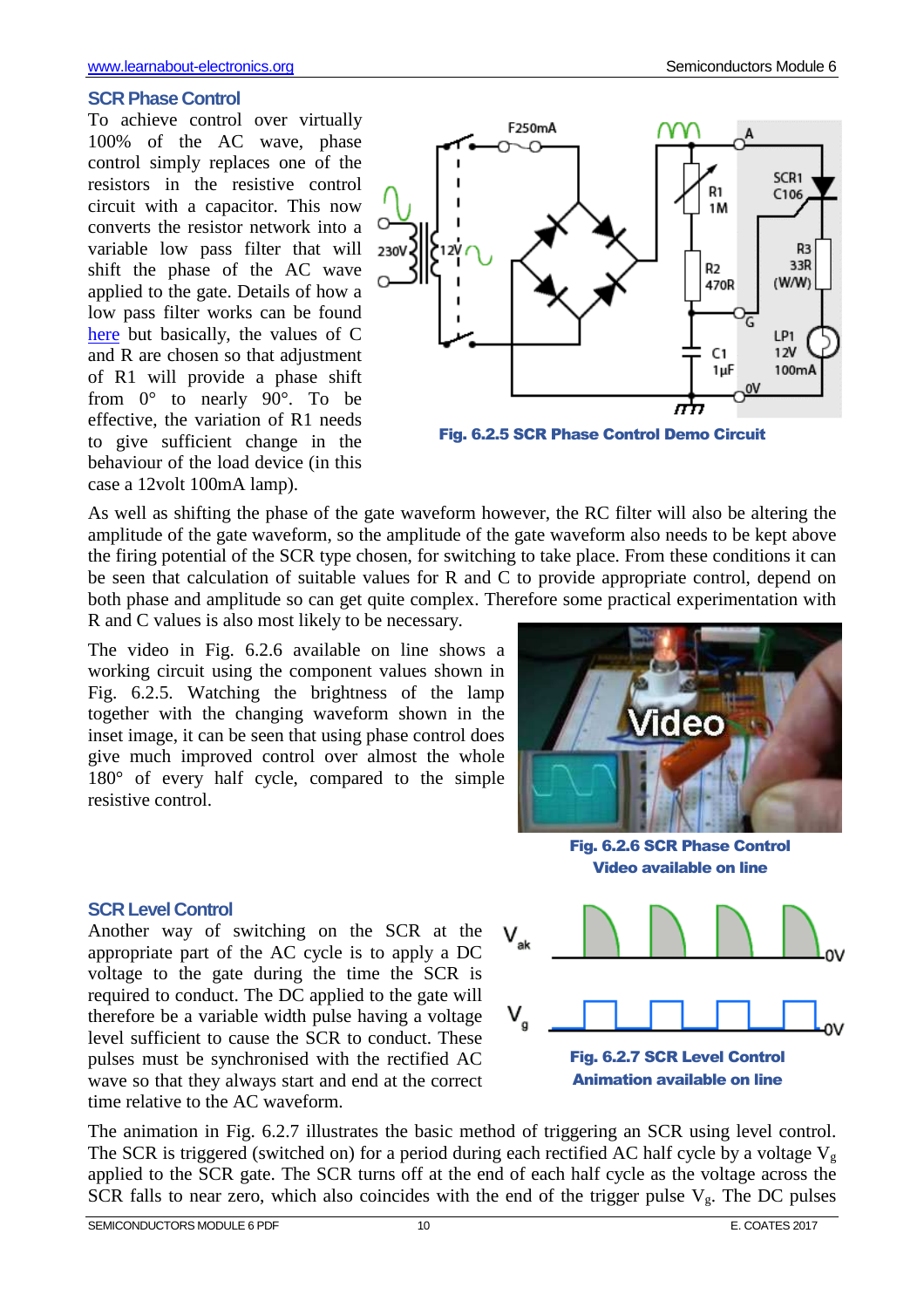may be generated digitally, using a computer output or by using a discrete component circuit such as that shown below in Fig 6.2.8, which uses a 555 timer based monostable. This circuit offers a simple and inexpensive method of demonstrating SCR operation using only low voltages. Two power supplies are used, the shaded area of Fig. 6.2.8 is the AC demonstration power supply described in SCR Module 6.0, which isolates the demonstration circuit from the mains (line) supply. The control section of the circuit must be supplied with a DC voltage of between 5V and 12V. This can be from either a separate DC power supply (e.g. a 'Wall Wart'), a dedicated  $\underline{IC}$ regulated supply, or a battery. The control section of the circuit (black) is also isolated from the AC section (red) by two optocouplers, IC1 and IC3. Because this circuit is already isolated from mains voltage by T1, it would seem unnecessary to use a second method of isolation in IC1, However the main function of IC1 is not isolation in this case, but to act as a zero crossing detector.



Fig. 6.2.8 SCR Level Triggering Circuit



Fig. 6.2.9 SCR Level Triggering Waveforms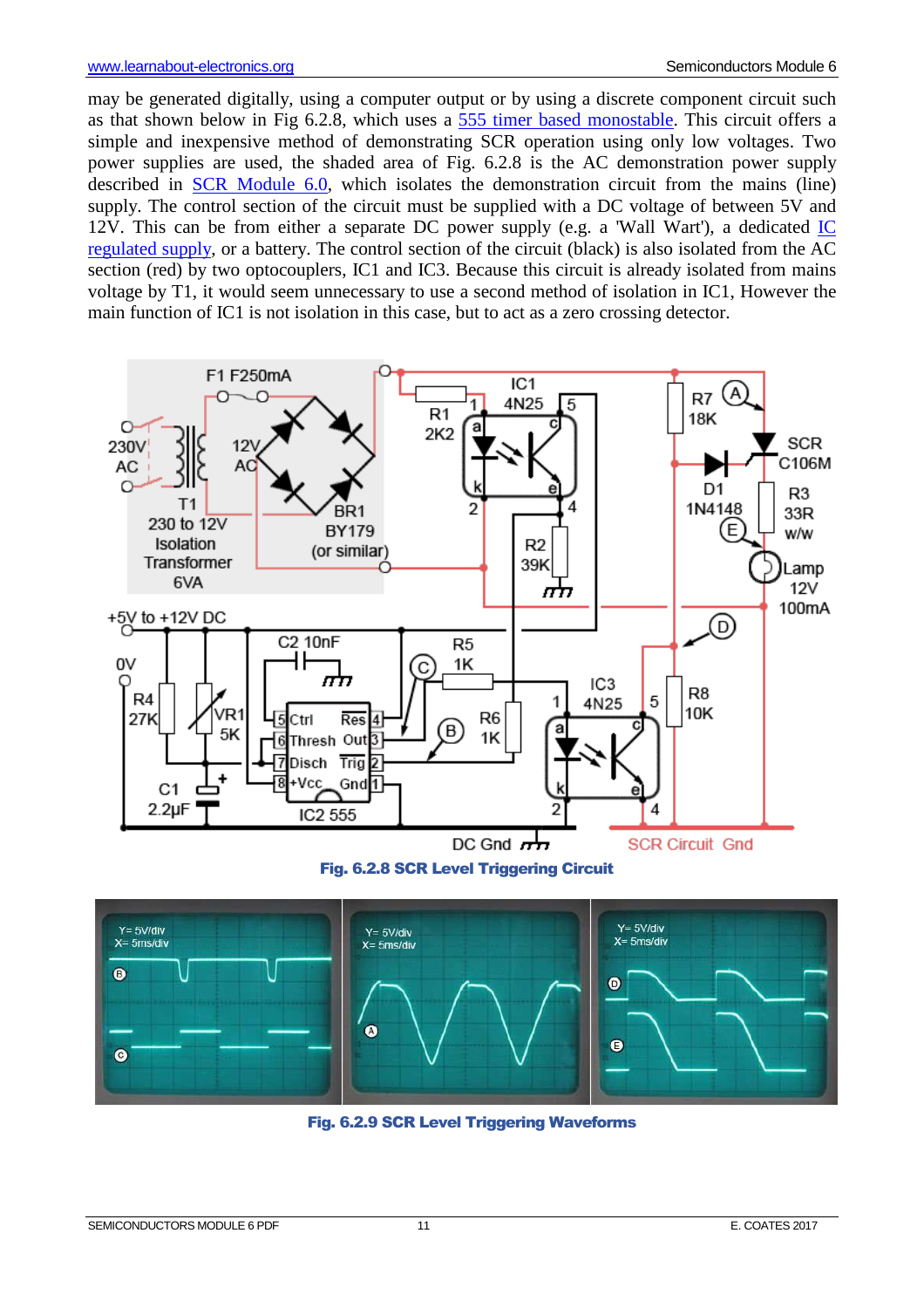#### **Level Triggering Demonstration Circuit**

The circuit in Fig. 6.2.8 switches on the SCR at a time chosen by the setting of VR1 during each positive AC half cycle from the low voltage power supply (waveform A). The SCR switches off again as the rectified AC voltage reduces to near zero at the end of each half cycle. The control circuit is based around a 555 timer IC operating in monostable mode, and two 4N25 opto couplers.

As well as isolating the 555 circuitry from the incoming AC, IC1 (4N25) provides a synchronising pulse (waveform B in Fig. 6.2.9). This is achieved by biasing IC1 in common collector mode so that its output transistor conducts for most of the full wave AC input, producing a high (5V) voltage at pin 4, but turns off as the AC wave approaches 0V, producing a 0V output at pin 4 of IC1. These pulses are used to trigger the 555 monostable (IC2) at the start of each half cycle.

Each time IC2 is triggered its output on pin 3 goes high for a time set by the time constant created by variable resistor VR1 and the timing capacitor C1. Notice that VR1 is also connected in parallel with a 27K resistor R4. The purpose of this is to achieve a more accurate time constant than is possible using only the preferred values of VR1 and C1. It would also be possible to fit a preset resistor in place of R4 to obtain the exact duration for the high level trigger pulse produced by IC2.

Notice that the trigger pulse produced by IC2 (waveform C in Fig. 6.2.9) goes high immediately a synchronising pulse is received, which would turn the SCR on at the start of the half cycle. Also when the trigger pulse returns low this would not switch off the SCR, it would continue to conduct until the end of the half cycle; this is not what is needed. However, waveform C is inverted by the action of the optocoupler IC3, because its output transistor is connected in common emitter mode. Therefore the SCR is triggered during the latter period of the rectified AC half cycle, (waveform D in Fig. 6.2.9). Notice that waveform D does not look like the inverse of waveform C because, as soon as the SCR is triggered the gate input (together with the anode and cathode) follows the shape of the rectified AC wave from the moment of triggering to the time it reaches 0V.

Note that the level triggering circuit described here and shown in operation on line in the video in Fig. 6.2.10 is not particularly meant to represent a practical circuit for high voltage control, but as a demonstration piece allowing the control of an SCR to be studied. This module therefore provides the opportunity to study SCR triggering modes in more depth, using the low voltage AC power supply described in SCR Module 6.0 and constructing the trigger circuits on breadboard. In practice however, there are some drawbacks to level triggering, which can be overcome by using Pulse Triggering.



Fig. 6.2.10 SCR Level Triggering Video Video Available on line

# **SCR Pulse Triggering**

Using level triggering as described above has the

drawback of creating gate current throughout the 'on' period of the SCR. This creates unnecessary gate current and in high power application can add to heat generated at junction 2 of the SCR, which in turn may reduce long term reliability.

A modification to the circuit shown in Fig. 6.2.8 is illustrated in Fig. 6.2.11. This circuit generates a single narrow pulse (about 4µs in duration) to trigger the SCR at the chosen firing angle, the SCR then continues to conduct until the forward current falls to less than the holding current value at around 0V so greatly reducing the average gate current.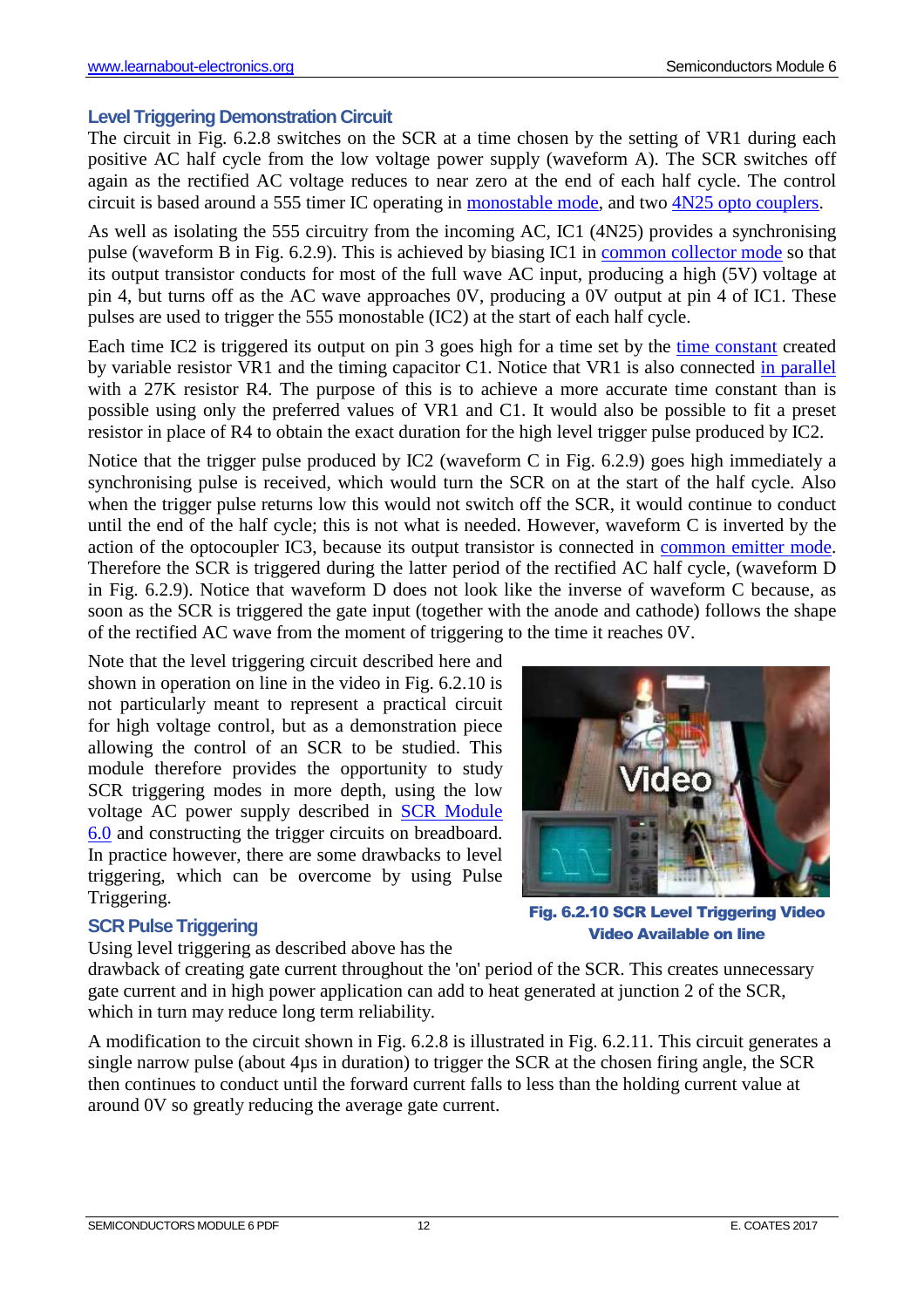

## **How the Pulse Triggering Circuit Works**

The portion of Fig. 6.2.11 shown in pale grey works in the same way as already described for Fig 6.2.8; the output of IC2 (the monostable) consists of variable width positive pulses (waveform A shown in Fig. 6.2.12) where the falling edge of each pulse defines the firing angle of the SCR. (Note that in the level triggering circuit this waveform is inverted before being applied to the gate, so that the falling edge becomes a rising edge to trigger the SCR). In Fig 6.2.11 before the output of IC2 is inverted, it is differentiated by C3 and R5 to produce a series of narrow 4µs positive and negative going pulses corresponding to the rising and falling edges of waveform A. These narrow pulses are fed to the common collector (emitter follower) driver transistor Tr1 via R6. Diode D2 at Tr1 emitter removes the positive going pulses (apart from a small residue due to the forward junction potential of the diode).

The negative going pulses (waveform B) at Tr1 emitter are inverted by the 1:1 pulse transformer T2 by connecting T2 secondary in anti-phase to the T2 primary (notice the phase indicator dots next to the primary and secondary windings) so producing positive going trigger pulses for the SCR. T2 also acts as the isolator between the low voltage DC control circuit and the higher voltage AC SCR.



Fig. 6.2.12 SCR Pulse Triggering Waveforms

Fig. 6.2.12 waveform C shows the SCR cathode waveform, the fast rising edge corresponding to the timing of the trigger pulse delivered to the gate via R8 current limiting resistor; this reduces the current delivered by each trigger pulse to around 100µA.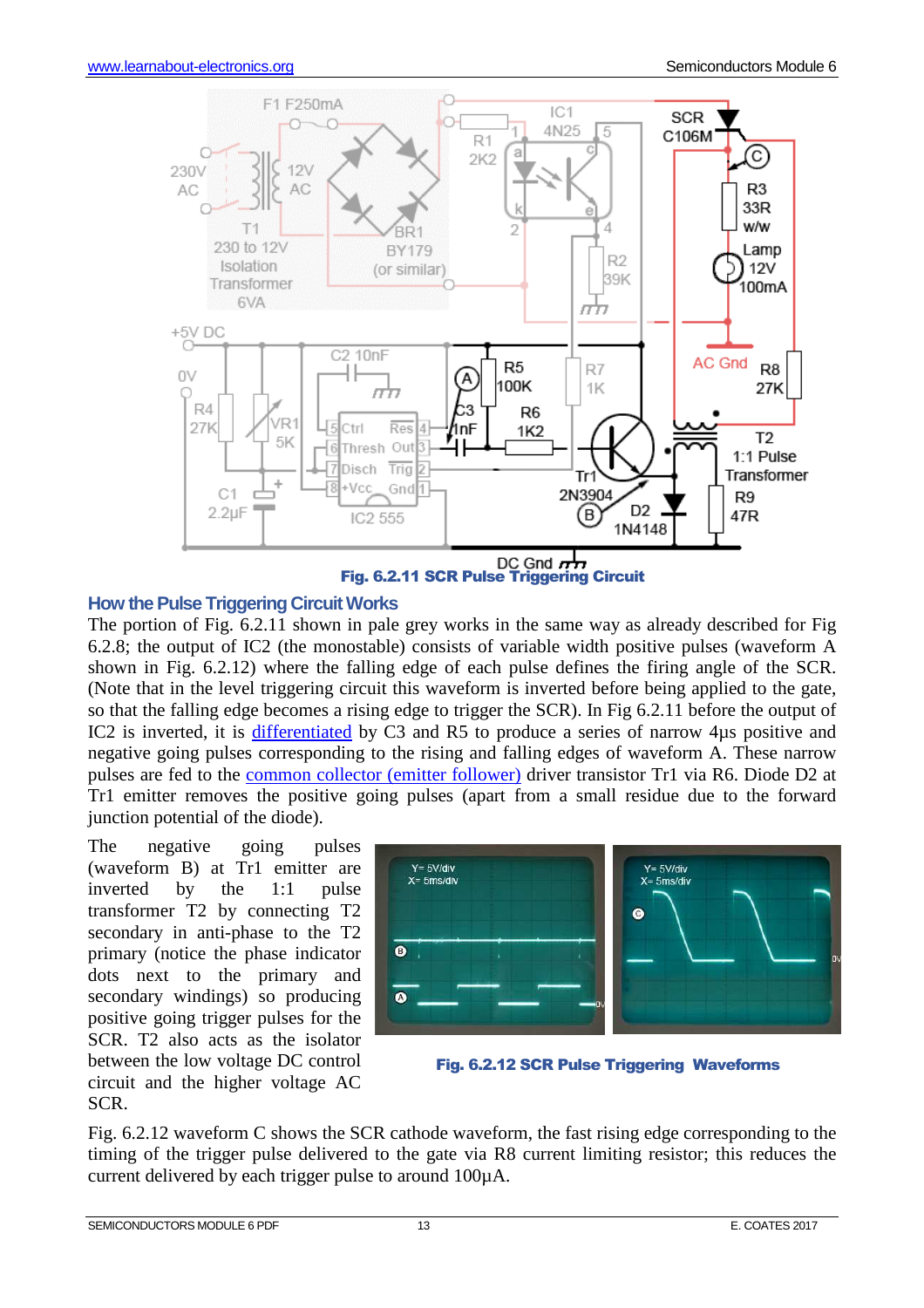Both the level triggering and pulse triggering circuits provide reliable triggering and adjustment over nearly the whole 360° of the 50Hz AC wave. Some adjustment of the monostable time constant may be necessary for 60Hz operation. The DC supply voltage level is not critical, between about 5V and 12V.

#### **Synchronous (Zero Crossing) Switching**

A problem exists however with all the control methods described above. The AC output waveform when the SCR is switched on during each positive half cycle of the AC wave, has a very fast rise time, as the current through the SCR suddenly switches from zero to the instantaneous value of the AC wave. When used with a 230V AC supply this sudden change can be around 325V (the peak value of the AC wave). The waveform may also be a sharp triangular spike if the SCR switches on after the peak value of the wave has occurred. In any case the AC voltage waveform produced by the SCR action will be rich in harmonics, that can generate a serious level of electromagnetic interference (e.m.i.) causing problems not only to other connected circuitry; the interference can also radiate to other nearby electronics as radio frequency interference (r.f.i.) as the harmonics produced can extend well into the radio frequency bands.



To avoid these problems alternative control methods may be used. One such method, called 'Synchronous or Zero Crossing Switching' is to only allow thyristors to switch when the mains waveform is at, or very close to zero volts. The thyristor is then switched on for a number of cycles and then switched off again (as the AC voltage passes through 0V) for another number of cycles. The ratio of on to off cycles can then be altered to provide a variation of average power supplied to the load. Fig. 6.2.13 illustrates a theoretical method for achieving zero crossover switching. A practical demonstration circuit is shown in Fig. 6.2.14 and the actual waveforms obtained from the circuit are shown in Fig. 6.2.15.

Waveform A in Fig. 6.2.15 shows the 18Vpp 100Hz waveform applied to the zero crossing circuit from the full wave rectified AC power supply and bridge rectifier (shaded grey in Fig. 6.2.14).

Waveform B is a series of 5V pulses, derived from IC1 optocoupler. As the optocoupler transistor is turned on for most of the positive half cycle of the AC input, this makes the emitter high apart from a narrow pulse as the emitter falls from 5V to 0V each time the AC input falls to 0V. These pulses are therefore synchronised to the zero voltage point of waveform A.

However, as positive going trigger pulses are needed to trigger the SCR, the pulses at B are inverted by Tr1 to create waveform C.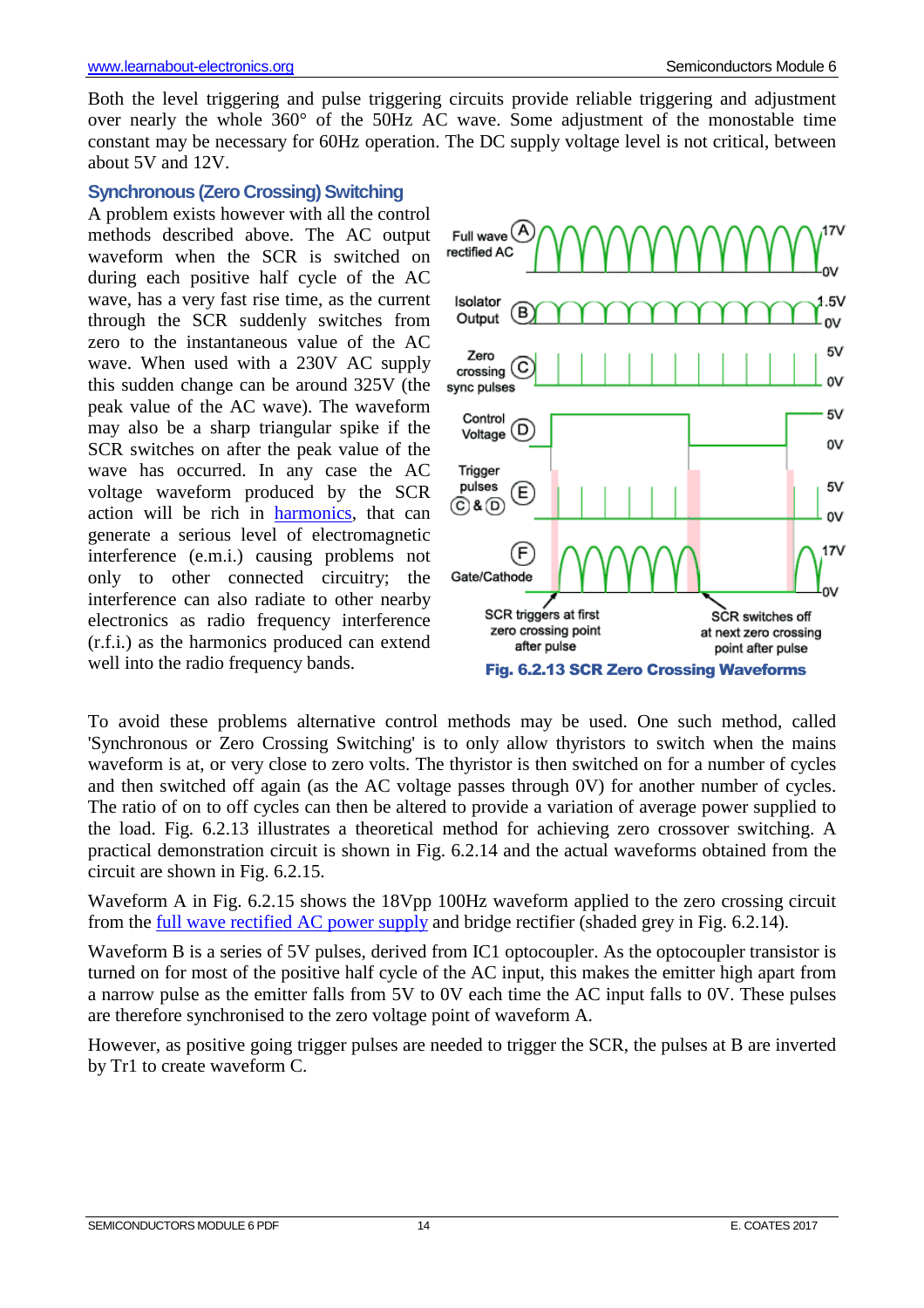Waveform D is the output of a free running 555 astable oscillator IC2, which produces square pulses at a pulse repetition frequency of about 7Hz and a variable duty cycle adjustable by VR1. This waveform is used to control the ratio of the on and off times of the SCR. As the SCR will be high (on) for a number of 100Hz half cycles, then low (off) for a number of half cycles. The mark to space ratio of the square wave produced by IC2 is adjustable by VR1 to produce an on time of between about 20% and 90% of the periodic time of the astable output. The operation of IC2 is described in more detail in Oscillators Module 4.4.

The outputs of Tr1 (waveform C) and IC2 (waveform D) are applied to the two inputs of the AND gate (IC3). The output of IC3 goes to logic 1 only when both inputs are at logic 1. This produces a series of narrow positive going trigger pulses (waveform E) to trigger the SCR only at the start of those half cycles whilst waveform D is high. The trigger pulses produced are applied to T2, a 1:1 isolating pulse transformer via the emitter follower driver transistor Tr2. The secondary winding of T2 applies the trigger pulses to the gate of the SCR via a current limiter resistor R11 and diode D3. The gate waveform (waveform F) is practically identical to the output waveform at the SCR cathode as there is only a small voltage difference between the gate and cathode of the SCR.



Fig. 6.2.14 SCR Zero Crossing Control Circuit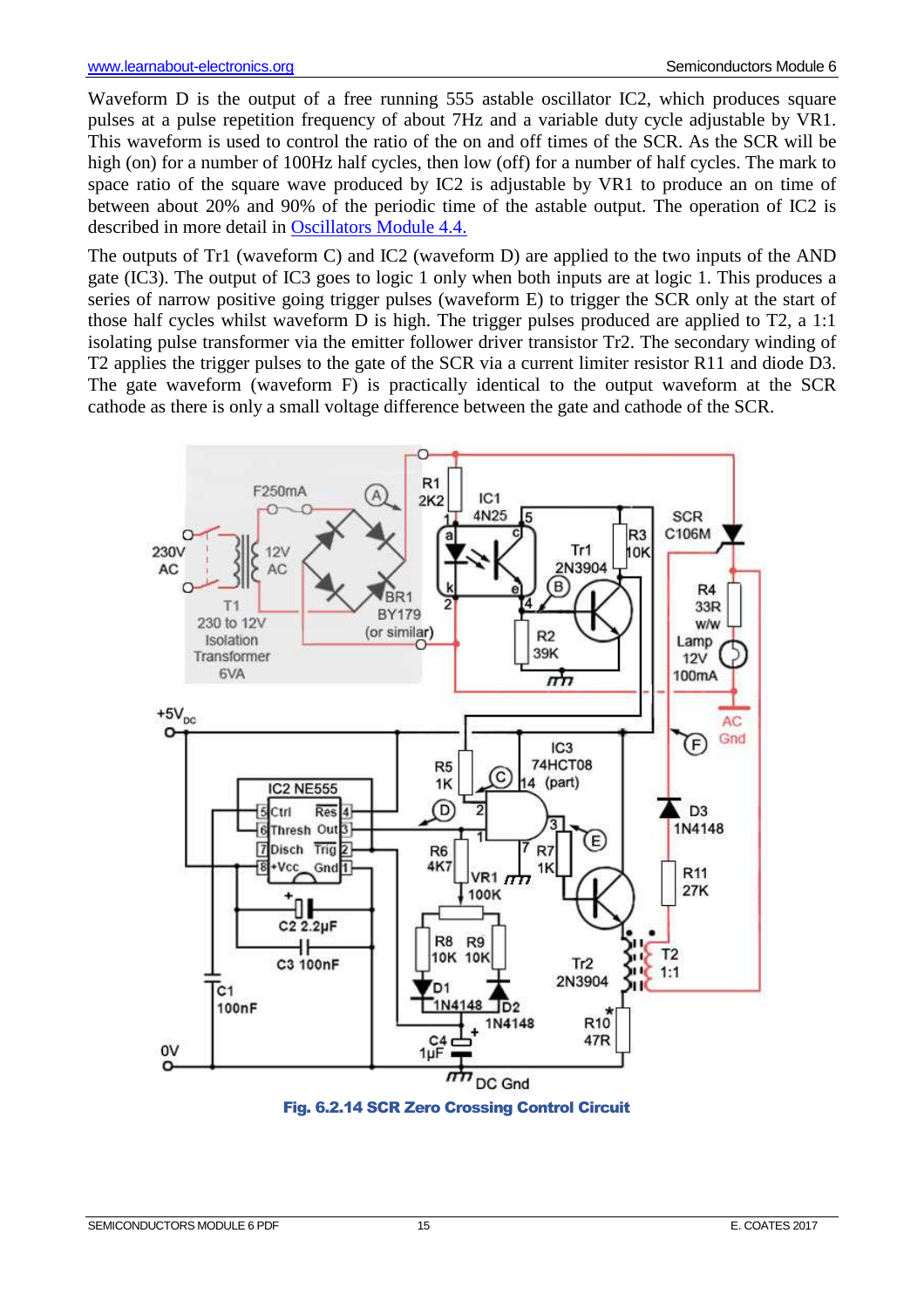# **Safety Note:**

 Generally 0.25watt resistors are OK for this design, but if the circuit is operated for a prolonged time with no AC supply but with the DC supply still on, there is a possibility that R11 (47R 0.25W) can overheat, as under these conditions it will be passing increased current due to waveform E being a higher current version of the astable output (waveform D). To avoid overheating, R5 could be replaced by a higher wattage version, or preferably both AC and DC supplies should always be turned off when the circuit is not operating!

# **SCR Zero Crossing Circuit Operation**

This demonstration circuit again uses the low voltage  $(12V<sub>RMS</sub>)$  full wave rectified AC supply described in Thyristors Module 6.0 and shaded grey in Fig. 6.2.14.

Fig. 6.2.14. uses two different methods of isolation and demonstrates how the zero crossing control method may be achieved using standard components. It is not meant to represent any particular commercially available solution, nor is it meant to represent the best available method. The purpose of the SCR gate drive circuits discussed in this module is to provide useful demonstrations of commonly used drive techniques and a low voltage environment for relevant experimentation.





Fig. 6.2.15 Waveforms for Fig. 6.2.14 Circuit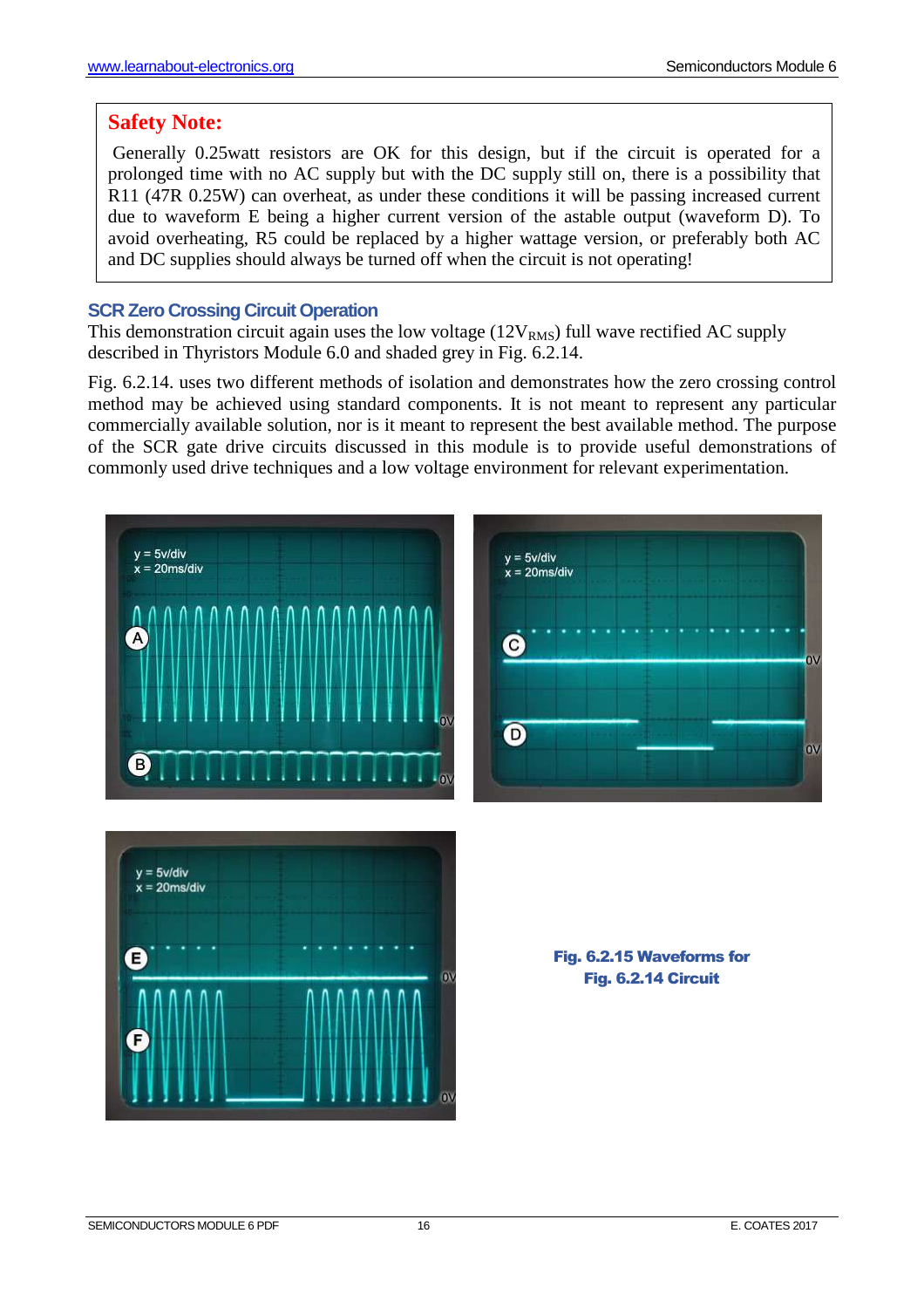#### www.learnabout-electronics.org Semiconductors Module 6

They can be inexpensively built on standard breadboard or strip board as shown in Fig. 6.2.16 to serve as useful demonstrations, or as student projects. Low voltages are used in these projects to maintain a safer environment, but learnabout-electronics.org does not claim or suggest that any electronic circuit is totally safe, choosing to build and/or use the circuits and methods described on this site is done entirely at your own risk.

The video in Fig 6.2.17 shows the effect of zero crossing control when used to dim a lamp. Notice the pronounced flicker produced as the SCR switches on and off at low frequencies, showing that this solution, whilst removing one problem of SCR control (interference) produces another - the low switching speed and associated flicker. However while this may be a problem for lighting applications, it is not a problem for applications with slowly changing values such as heating control. Zero crossing can therefore be effective in controlling temperature by varying the average power supplied to a heating element. Also, because of the absence of fast changing voltage spikes in zero crossing control, it is more suited to use with inductive loads than drive circuits that switch during the AC cycle.



Fig. 6.2.16 SCR Zero Crossing Breadboard Circuit



Fig. 6.2.17 Zero Crossing Dimmer Video Available on line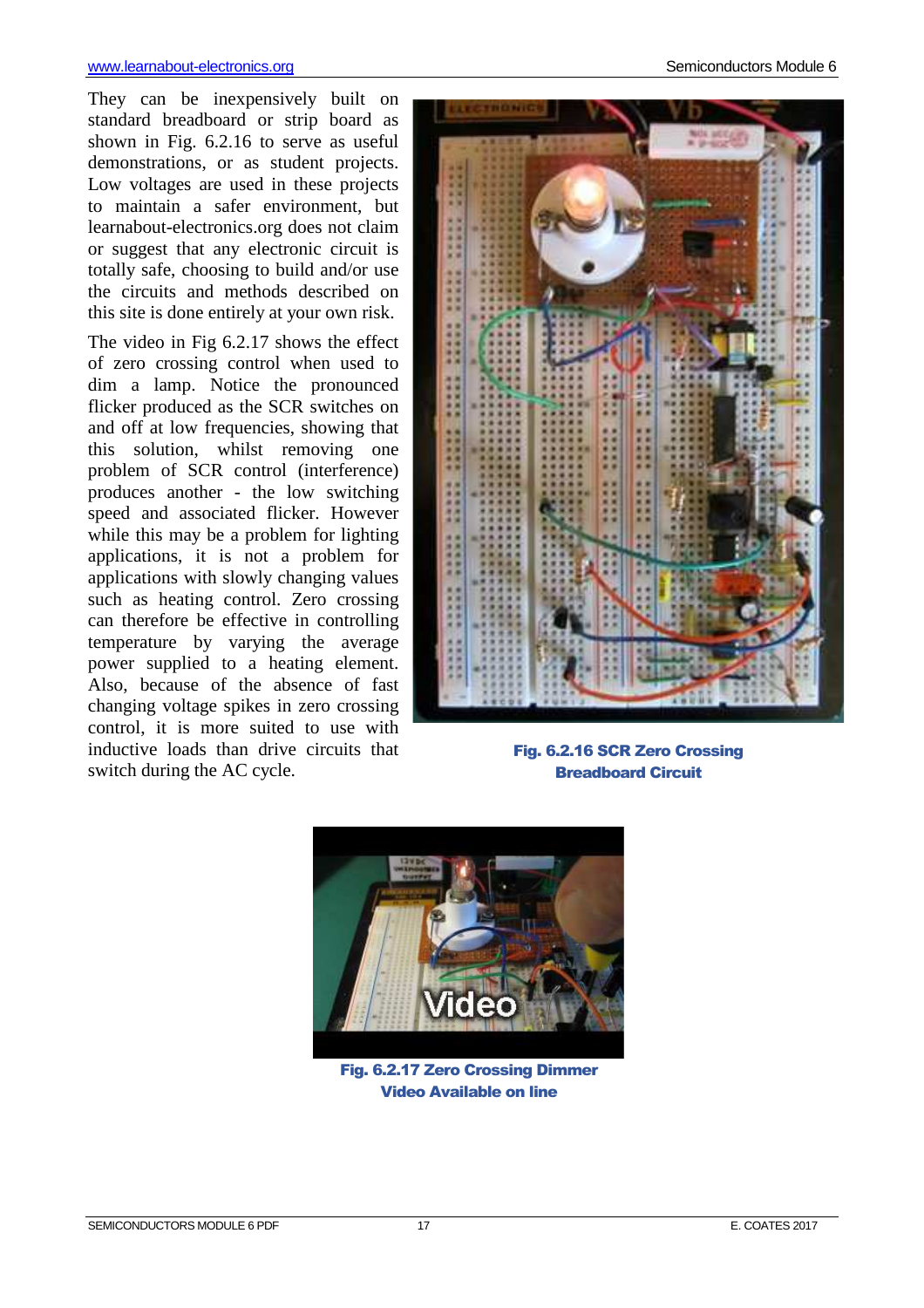# **Module 6.3 Triacs & Diacs**

#### What you'll learn in Module 6.3

**After studying this section, you should be able to:**

Recognise typical triac packages:

Understand a typical triac characteristics diagram.

Understand the function of quadrants in triggering triacs:

Understand the basic principles of opto triacs.

Understand the operation of diacs.

Understand methods and limitations for out of circuit testing of thyristors.

Safety considerations for using medium and high voltage devices.



**Fig. 6.3.1 Triac Packages**

#### **The Triac**

Fig. 6.3.1 shows some typical triac packages together with the circuit symbol for a triac. The triac is a bi-directional thyristor, similar in operation to two SCRs connected in reverse parallel but using a common gate connection. Therefore the triac can conduct and be controlled during both positive and negative half cycles of the mains waveform. Instead of having positive anode and negative cathode connections however, the triac's main current carrying connections are normally labelled MT1 and MT2 signifying Main Terminals 1 and 2 (although other letters may be used) as either terminal can be positive or negative. The triac can be triggered into conduction by a pulse of current applied to the gate terminal (G). Once triggered the triac will continue to conduct until the main current reduces below the current holding threshold close to zero.

#### **Fig. 6.3.2 illustrates the main characteristics of the triac.**

 $V<sub>BO</sub>$  is the maximum forward or reverse voltage that the triac can tolerate before it breaks over into uncontrolled conduction.

 $V<sub>DRM</sub>$  is the maximum repetitive peak voltage (usually the maximum peak voltage of the applied AC wave) that can be reliably tolerated.

 $V<sub>GT</sub>$  is a range of gate voltages that will trigger conduction.

 $I<sub>L</sub>$  is the minimum current that will cause the triac to latch and continue conducting after the gate triggering voltage is removed.

 $I_H$  is the minimum holding current below which a conducting triac will cease conduction.



Fig. 6.3.2 Triac Characteristics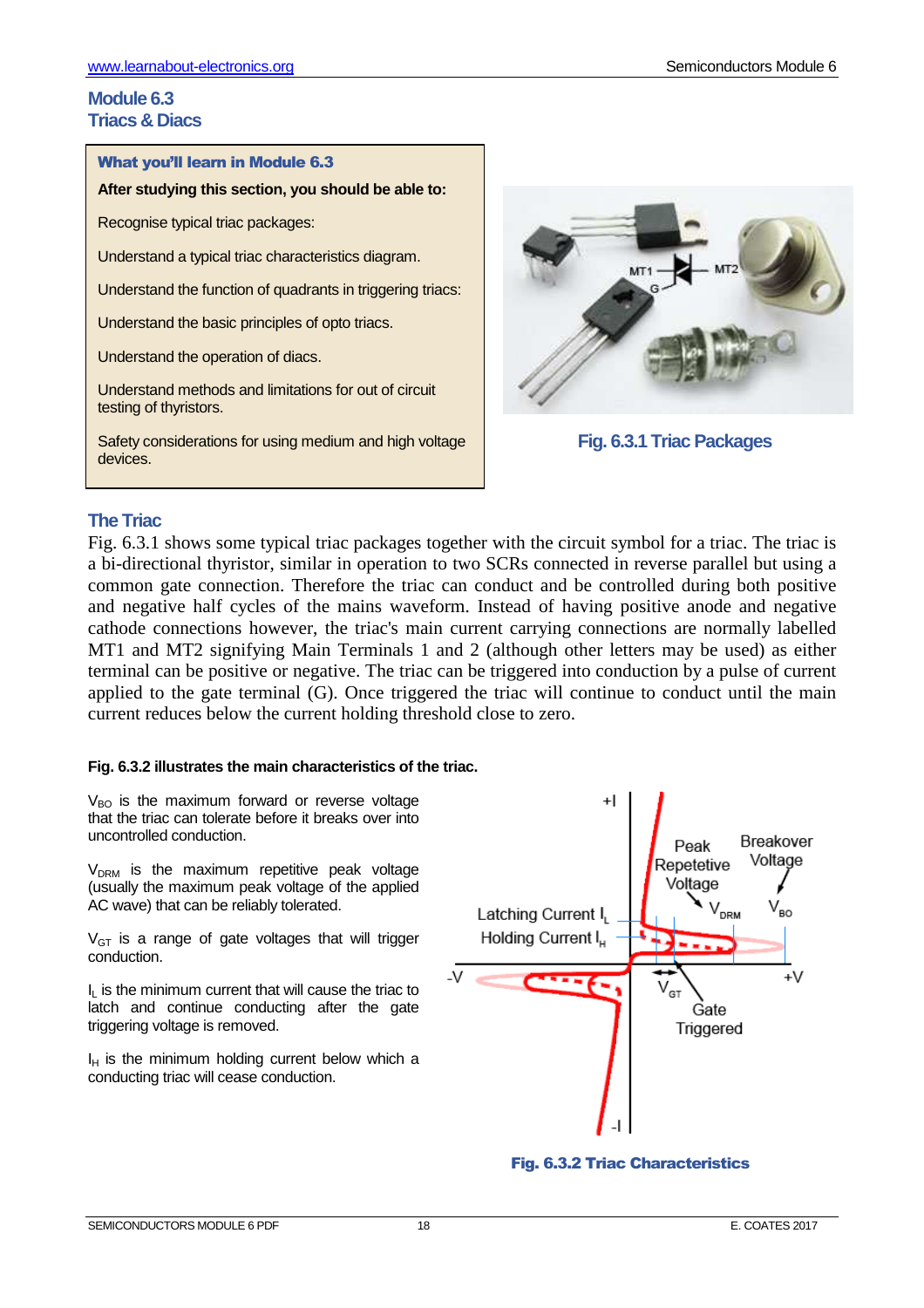#### **Triac Quadrants**

Because the gating current or pulse used to trigger the triac may be applied whilst the MT2 terminal is either positive or negative, and the gating current or pulse may also be either positive or negative, there are four different ways to trigger the triac. These are usually described as ´Quadrants´ as shown in Fig. 6.3.3

Most triacs can be triggered in any of the four quadrants, and two of the four possible quadrants are needed to trigger conduction during the two (positive and negative) half cycles of the AC wave. Quadrants I, and III or quadrants II, and III are the favoured methods of triggering, as quadrant IV is much less sensitive to triggering because of the way the diac is constructed.



Fig. 6.3.3 Triac Quadrants

So if quadrant IV is used with any of the other three quadrants, the positive and negative half cycles would need different values of trigger current, creating an unnecessary complication. Also if a triac is triggered in quadrant IV, its capability of handling any fast current changes (δI/δt) is reduced, making the triac more susceptible to damage from events such as random high current spikes and the inevitable high inrush currents when filament lamps are switched on.

An important aim in many modern designs is to combat potentially damaging over voltage spikes, and to reduce the tendency for the triac to re-trigger during the switched off portion of a cycle. This happens during each AC cycle between the time when the current drops below the holding current of the thyristor and before the next trigger pulse. Although not normally a problem when the triac is driving a resistive load such as an incandescent lamp, when used with inductive loads such as motors the load voltage and load current will quite likely not be ´in phase´ with each other, so the voltage can actually be near its peak value when the current drops to zero, (as described here) causing a large and rapid change in voltage across the triac that may cause the triac to instantly retrigger and so switch on again so that control is lost.

Standard triacs have been used for AC control for many years, but over that time the range of different triac designs has increased enormously. Modern triac designs such as 3Q HIGH-COM (3) quadrant, high commutation) triacs from  $NXP/WeEn$  and  $Smubberless<sub>TM</sub>$  triacs from ST Microelectronics have many advantages such as improved performance, less false triggering, usability with both resistive and inductive loads and improved switch off capabilities without the need for additional circuitry such as snubbers. Additional input conditioning is also a feature of some designs, including gate pulse conditioning such as zero crossing detectors and logic level inputs etc.

As many control functions are now carried out using microprocessors and/or logic circuits, there are also many triacs that accept logic signals for triggering rather than relying solely on traditional phase control techniques. One such triac is the 6073A Sensitive Gate triac from ON Semiconductor, which is used in the low voltage demonstration circuit in Thyristors Module 6.4.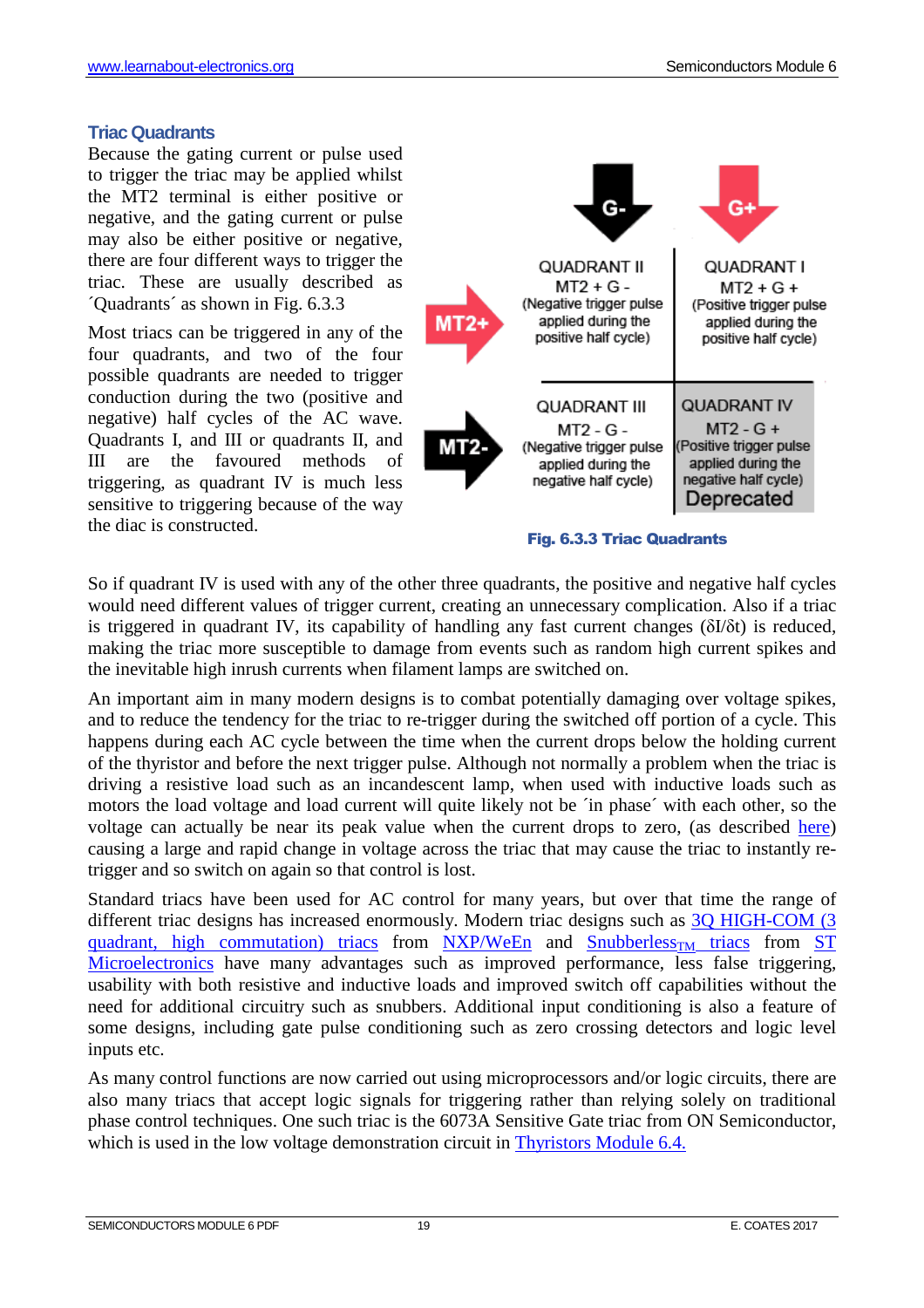#### **Opto Triacs**

The materials used in the manufacture of Triacs and SCRs, like any semiconductor device, are light sensitive. Their conduction is changed by the presence of light; that's why they are normally packaged in little chunks of black plastic. However, if an LED is included within the package, it can turn on the high voltage device output in response to a very small input current through the LED.



This is the principle used in Opto-Triacs and Opto-SCRs, illustrated in Fig. 6.3.4, which are readily available in integrated circuit (IC) form and do not need very complex circuitry to make them work. Simply provide a small pulse at the right time to illuminate the built in LED and the power is switched on. The main advantage of these optically activated devices is the excellent insulation (typically several thousand volts) between the low power and high power circuits. This provides safe isolation between a low voltage control circuit and high voltage high current output. Although the output current of opto triacs is usually limited to tens of milliamps, they provide useful interface when the output is used to trigger a high power triac from a low voltage opto triac.

#### **The Diac**

The diac is a bi-directional trigger diode (see Fig.6.3.5) that has been used for many years as the main triggering component for standard triacs. It blocks current flow when a voltage applied across it is less than its break over potential  $V_{BO}$  (see Fig.6.3.6), but conducts heavily when the applied voltage is equal to  $V_{BO}$ . However, unlike other diodes that conduct in one direction only, the diac has similar break over voltage in both positive or negative directions. Once the AC



Fig. 6.3.5 DB3 Diac & Circuit Symbol

voltage applied to the diac reaches either  $+V_{BO}$  or  $-V_{BO}$ , a positive or negative current pulse is produced. The break over potential for diacs is typically around 30 to 40 volts. This action makes diacs particularly useful in triggering triacs in AC control circuits because of its ability to trigger the triac during either the positive or the negative half cycle of the mains (line) waveform. Its circuit symbol (shown in Fig. 6.3.5) is similar to that of a Triac, but without the gate terminal.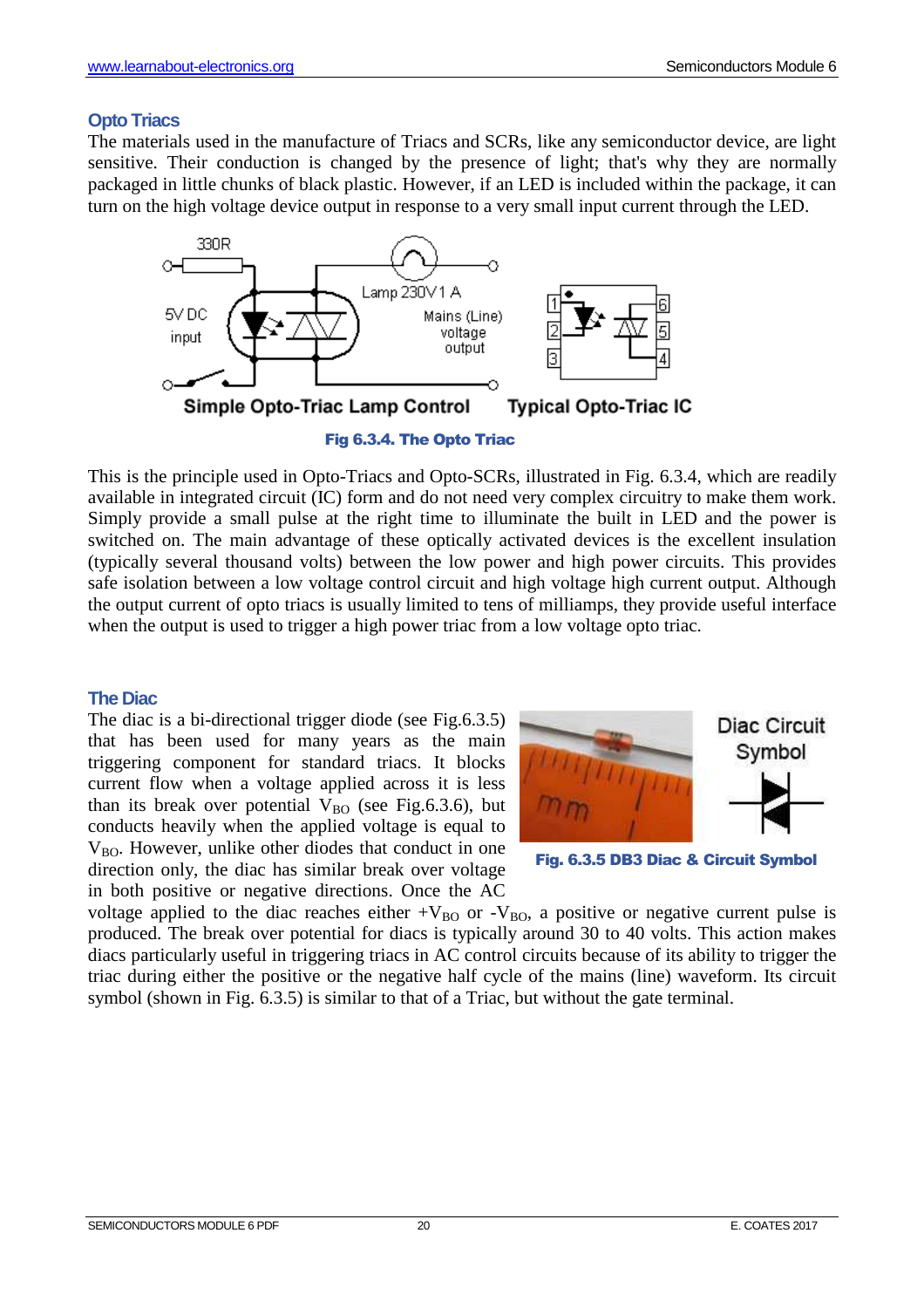The Diac characteristics illustrated in Fig. 6.3.6 show that at voltages below  $V_{\text{BO}}$  the diac has a high resistance, (the characteristic curve is nearly horizontal indicating that there is only a small leakage current of a few  $\mu$ A flowing, but once +V<sub>BO</sub> or -V<sub>BO</sub> is reached, the diac exhibits a negative resistance. Normally, Ohm's law states that an increase in current through a component with a fixed value of resistance, causes an increase in voltage across that component; however the opposite effect is happening here, the diac is exhibiting negative resistance at break-over, where the current increases sharply, although the voltage is actually reducing.

The negative resistance mode lasts for a period of about 2µs, by which time the

forward voltage has dropped to about 5V and the diac is passing a current of 10mA. This action is fairly (though not exactly) symmetrical in either the positive  $(+V)$  or negative regions of the characteristics.

MT<sub>1</sub>

#### **Internally Triggered Triac (Quadrac)**

There are far fewer types of diac available from component suppliers than there are triacs. Also it is easier to select the ideal diac for triggering a particular triac when it is already built in to the package. Such is the case with the ´Quadrac´ or Internally Triggered Triac illustrated in Fig. 6.3.7. These devices also reduce component count and PCB space.





Fig. 6.3.6 Typical Diac Characteristics.

Fig 6.3.7. The Internally Triggered Triac (Quadrac)

demonstration circuit for driving a sensitive gate triac is shown in Thyristor Module 6.4.

MT<sub>2</sub>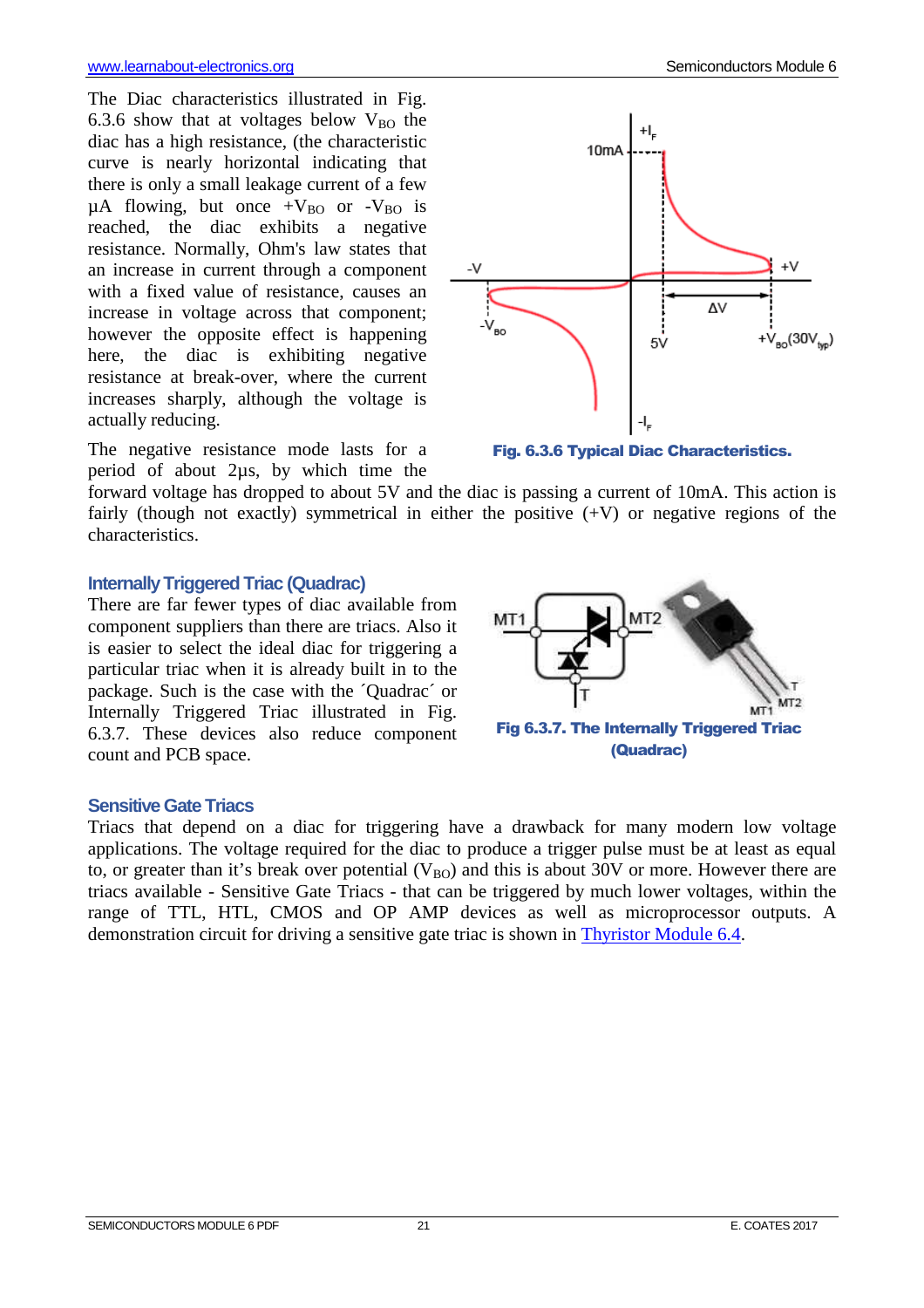#### **Testing Thyristors, Triacs and Diacs.**

There are many pages on the Internet that offer methods for testing SCRs and triacs using a multi meter. They basically involve checking the resistance of the device being tested to ascertain whether or not it is open circuit. Measuring the resistance between anode and cathode of a SCR or between the two main terminals of a triac, should indicate a very high resistance when measured in either direction by swapping round the meter probes.

In both tests the meter should register out of range resistances (usually indicated by the display showing <sup>'1'</sup> or 'OL') also called infinity or infinite resistance. Similar resistance tests can be carried out by measuring the resistance, again in both directions, between the gate of an SCR and its cathode, or the gate and MT1 on a triac, and should indicate a much lower resistance, but not zero ohms.

If any of these four tests produce a reading of zero ohms it may be assumed that the component is faulty; however if the results show no faults this only means the component is PROBABLY OK. Resistance tests on these high voltage components are only of limited use and can only be relied on as a simple guide; they do not show that the device will be triggered at the correct voltage, or that the holding current is correct. SCRs and Triacs usually operate at mains (line) voltage and when they fail the results can be dramatic. At least the violent blowing of a fuse will be the usual result of a short circuit SCR or triac. It is quite possible however, for these devices to be faulty and not show any fault symptoms on an ohmmeter test. They may seem OK at the low voltages used in test meters, but still fail under mains voltage conditions. High voltage components such as SCRs and triacs may also be damaged by unseen voltage spikes or over current events.

The normal method of testing in equipment using SCRs or triacs would be the checking of voltages and waveforms if the circuit was operating, or substitution of a suspect part when damage (e.g. blown fuses) is apparent. In many cases components in power supplies or high voltage control circuitry of manufactured equipment will be designated "safety critical components" and must only be replaced using manufacturers recommended methods and components. It is common for manufacturers to specify complete "service kits" of several semiconductor devices and possibly other associated components, all of which must be replaced, since the failure of one power control device can easily damage other components in a way that is not always obvious at the time of repair.

#### **ANY WORK ON MAINS POWERED CIRCUITS MUST BE DONE WITH THE MAINS SUPPLY FULLY DISCONNECTED. ALSO ANY CHARGE STORING COMPONENTS (e.g. CAPACITORS) SHOULD BE DISCHARGED UNLESS THIS IS ABSOLUTELY UNAVOIDABLE.**

**If you have not been trained in the safe working practices that are essential for work on these types of circuit DON'T DO IT! These circuits can kill!**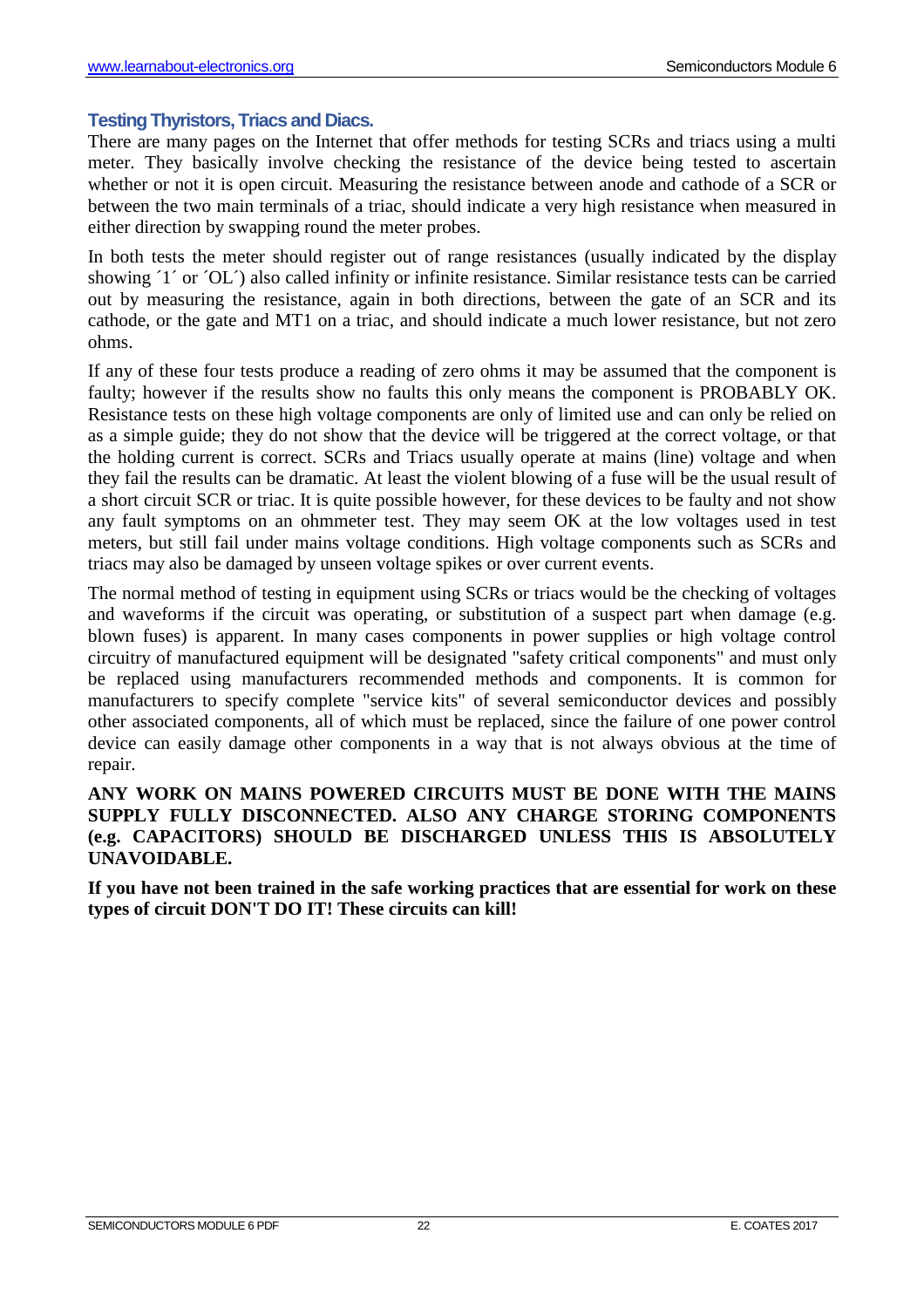#### **Module 6.4 Triac Circuits**

What you'll learn in Module 6.4

**After studying this section, you should be able to:** 

Describe Phase Control in triac circuits:

Describe Hysteresis in basic triac control circuits:

Understand how hysteresis may be minimised in triac circuits:

Understand timer-based circuits for triggering sensitive gate triacs.



# **Basic Diac-Triac Dimmer Circuit**

A basic power control circuit using a triac and diac is shown in Fig. 6.4.1. The capacitor C1 is charged via the variable resistance comprising R1 and R2, in either a positive or negative direction alternately by the AC input voltage. Current pulses created by the diac each time the capacitor voltage (V<sub>C</sub>) reaches either the positive or negative break over potential of the diac ( $+/-V_{BO}$ ) are used to trigger a triac.

The time (or phase angle) at which this happens will depend on how quickly the voltage across the charging capacitor C1 in Fig. 6.4.1 charges up. This is controlled by the variable resistor R2 and creates a variable 'Phase Control' method similar to that described in SCR Module 6.2 for SCR triggering. The AC mains waveform is effectively delayed or phase shifted by the RC circuit so that the diac is triggered by a discharge of current from the capacitor C1 into the triac gate. The triac then conducts for the remainder of the mains half cycle, and when the mains voltage passes through zero it turns off. Some time into the next (negative) half cycle, the voltage on C1 reaches break over voltage in the opposite polarity and the diac again conducts, providing an appropriate trigger pulse to turn on the triac. By varying the point in the waveform at which the triac is triggered in this way, the amount of power delivered to the load can be varied.



Fig.6.4.1 Basic Triac Phase Control Circuit

# **Phase Shift Control**

Using a basic design such as that shown in Fig 6.4.1, adjustment of the power output is possible by varying the amount of phase shift produced by the RC phase shift network R (comprising R1 and R2) and C1. As R2 is adjusted the total resistance (R) will vary between 3.3K ohms when R2 is at zero ohms, and 253.3K when R2 is at maximum resistance and producing a phase shift of almost 90°.

The value of C1 is chosen so that when it is charged up to at least the break over voltage of the diac  $(V_{BO})$  it can supply enough current for the diac to trigger the triac without being totally discharged. However, as the phase shift of the AC waveform across C1 increases towards 90°, the amplitude of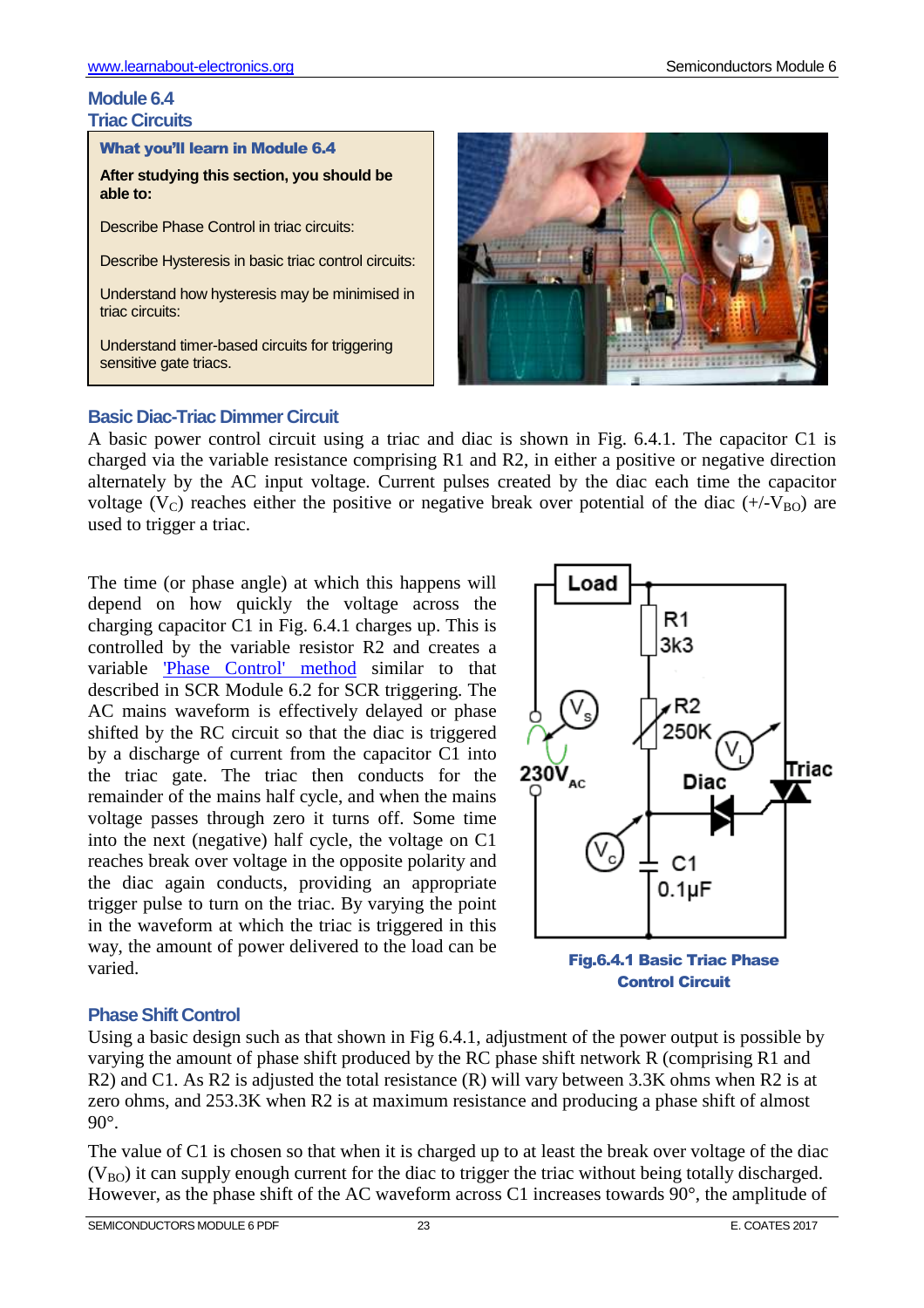the phase shifted wave will decrease, (as can be seen by comparing Figs. 6.4.2. and 6.4.3) but its minimum amplitude must still be equal to or greater than  $V_{BO}$ .

The value of R1 is chosen to give only a few degrees of phase shift when R2 is adjusted to its minimum resistance (zero ohms), and the maximum value of R2 is selected so that together with R1, the amount of phase shift produced is as close to 90° as possible without letting the peak to peak voltage of the waveform  $V_C$  fall below  $+V_{BO}$  and  $-V_{BO}$ .





Typical waveforms for the triac phase control circuit in Fig.6.4.1 are shown in Fig. 6.4.2 and Fig. 6.4.3. Figure 6.4.2 shows the supply voltage  $(V<sub>S</sub>)$  and the phase shifted voltage  $(V<sub>C</sub>)$  appearing across the capacitor C1 when R2 is set at minimum resistance. Note that there is very little difference between  $V_S$  and  $V_C$ . The blue waveform  $(V_C)$  is approximately the same amplitude as  $V_S$ (shown in green), and the phase shift is not much greater than 0°. Hover the PC mouse over Fig 6.4.2a (or ´touch´ on a touch screen) to view the effect on the output waveform.

In Fig. 6.4.2b the triac output waveform (purple) is added and shows that the triac is triggered early in the positive half cycle at the point where  $V_C = +V_{BO}$  (the diac positive break over voltage,) which will be approximately  $+30V$ , depending on the diac used. At this point capacitor C will discharge current into the diac, causing a positive trigger pulse at the triac gate. The triac switches on and the output waveform is then practically identical to the supply voltage  $V<sub>S</sub>$  (apart from the very small voltage drop across the triac) until  $V<sub>S</sub>$  returns to 0V at the end of the positive half cycle when, because the current through the triac is now less than the triac´s holding current, the triac switches off.

A short time later, the triac switches on again when  $V_C = -V_{BO}$  (the diac negative break over voltage,) at about -30V, C discharges current into diac and the triac switches on once more. The result is that the output waveform is practically the same as the input waveform apart from two short periods of time around the time the waveform passes through zero volts. This therefore applies maximum power to the load, which will be indistinguishable to applying full mains (line) potential to the load.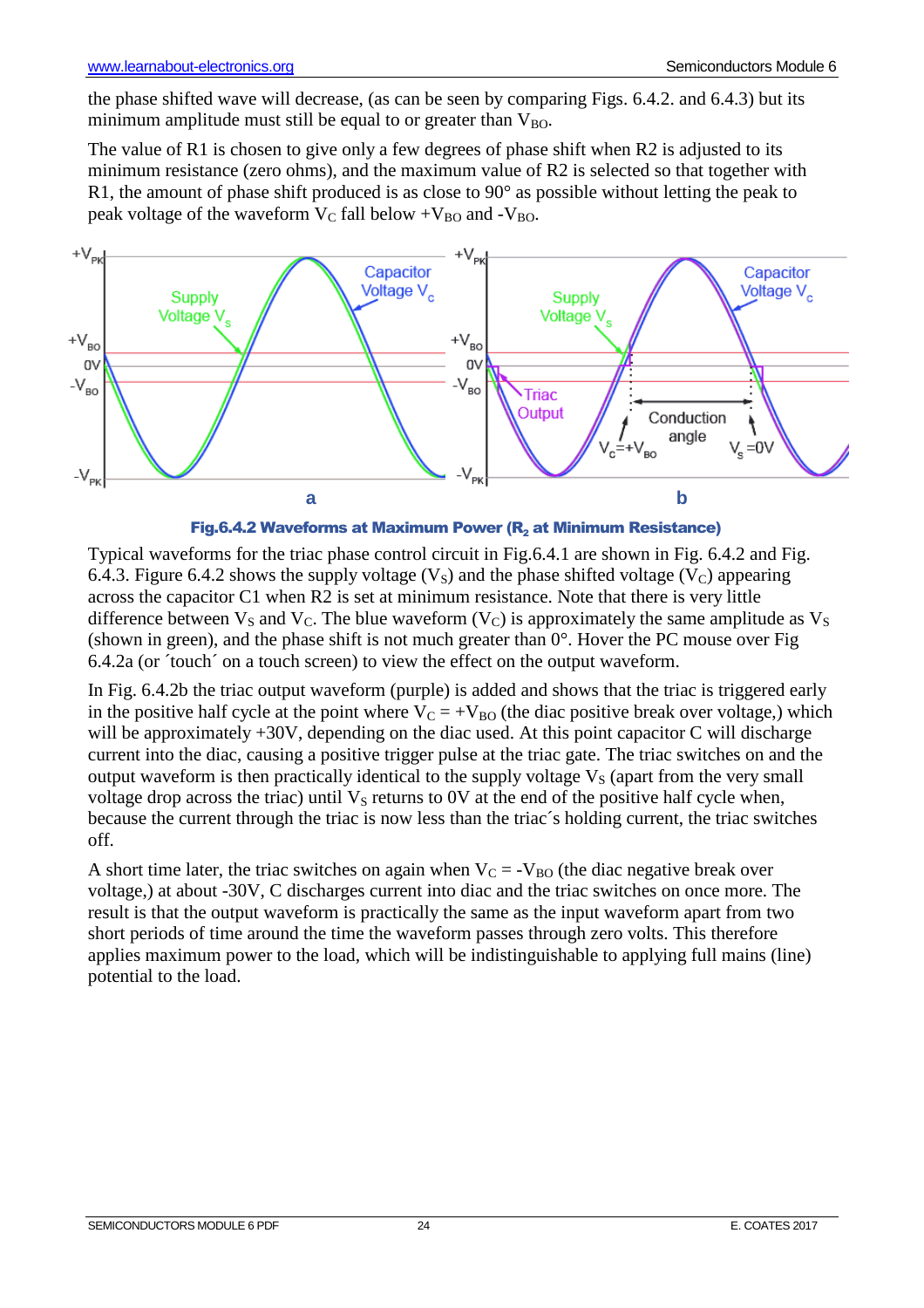

Fig.6.4.3 Waveforms at Minimum Power ( $R<sub>2</sub>$  at Maximum Resistance)

Fig. 6.4.3 shows the phase control waveforms relating to Fig. 6.4.1 with R2 at maximum resistance (250K $\Omega$ ). Here the RC network (R1+R2)C has caused a phase shift of nearly 90° but reduced the amplitude of Vc so that it is still just enough to cause the peaks of the wave to reach VBO so that the triac can still be triggered. Looking at the output wave (Fig. 6.4.3 b) it can be seen that when the capacitor voltage VC coincides with -VBO close to the end of a negative half cycle of VS the triac is triggered and the triac output voltage takes up the instantaneous value of VS. As VS is already close to zero volts, the triac switches off again as its current drops below the holding current (IH) to zero. The triac remains in its off condition until it is triggered once more as VC coincides with +VBO, so starting another very short, but this time positive pulse at the end of the positive half cycle. The triac output is therefore at its minimum condition.

#### **Hysteresis Problems**

There is however a problem with this basic triggering circuit, although it is widely used in many domestic lamp dimmers. The problem occurs because when C1 is partially discharged into the diac there will be some charge remaining on C1 and when  $V_S$  passes through zero and begins to charge C1 in the opposite polarity, this remaining charge will oppose the build up of the opposite polarity charge on C1. Therefore triggering during the next half cycle will be delayed, causing unequal conduction angles, especially during the initial turn on cycles of the mains waveform. This hysteresis effect causes a difference between the amount of conduction occurring in the positive and negative half cycles, which also means that the AC wave at the triac output will not be centred on zero volts, but will effectively have a varying and unwanted DC component.



#### Triac Dimmers

This hysteresis effect can be eliminated however, using the circuit from a detailed application note from Littelfuse shown in Fig. 6.4.4. Here the capacitor C1 is fully discharged every time  $V_s$  passes through zero. If the charge on the top plate of C1 is positive and point X is at zero volts, C1 will discharge to 0V via D3 and R4. If the charge on C1 is negative when  $X = 0V$ , C1 will be discharged via D1 and R3.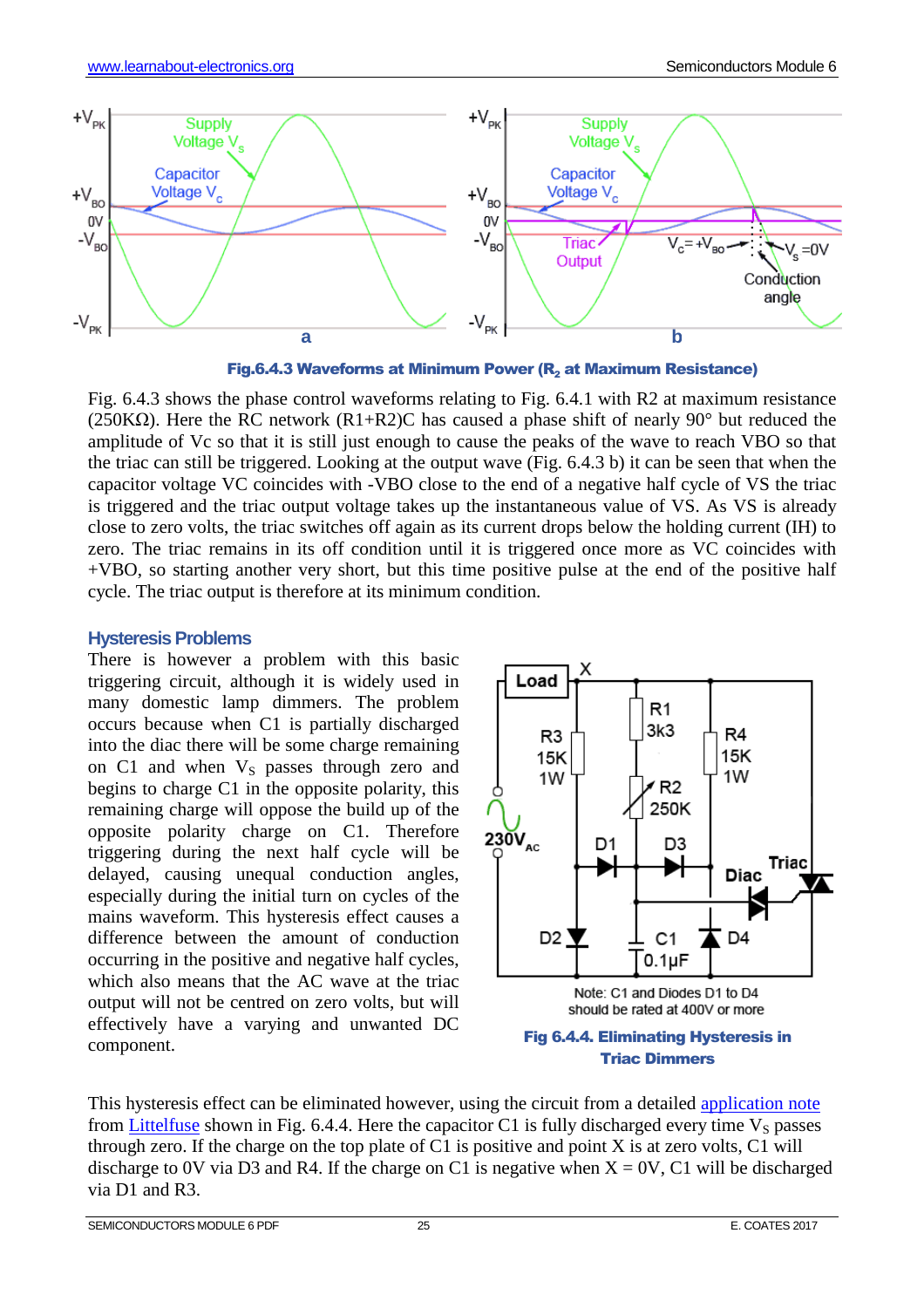When point X is either positive or negative C1 cannot be charged via D1 or D3 as the voltages at the bottom of R3 and R4 will be held within about  $+/-0.6V$  of zero due to the forward conducting voltage of either D2 (during the positive half cycle) or D4 (during the negative half cycle). C1 is therefore always charged via R1 and R2.

Note that in practical control circuits using Thyristors, Triacs and Diacs, large voltages are switched very rapidly. This can give rise to serious RF interference, and steps must be taken in circuit design to minimise this. Also as mains (line) voltage is present in the circuit there must be some form of safe isolation between the low voltage control components (e.g. the Diac and phase shift circuits) and the mains 'live' components, e.g. the triac and load. This can easily be achieved by "Optocoupling" a low voltage control circuit to the high voltage power control part of the circuit, and/or using isolating components such specially designed pulse transformers as described in SCR Module 6.2



## **Triggering a Sensitive Gate Triac**



The circuit in Fig. 6.4.5 demonstrates a low voltage dimmer control by triggering a SN6073A sensitive gate triac in quadrants II and III. Control is achieved over practically 180° of both positive and negative half cycles of the wave as shown in the circuit waveforms F and G in Fig. 6.4.7.

Fig. 6.4.5 uses a variation on the low voltage triggering techniques demonstrated for SCR triggering in Thyristor Module 6.2 but this time driving a sensitive gate triac, which is triggered from a low voltage analogue circuit comprising a transistor zero crossing detector (Tr1), which switches off each time waveform A falls close to 0V, producing a series of positive pulses at its collector (waveform B), coinciding with the AC wave zero crossing points.



Fig. 6.4.6 Triggering a Sensitive Gate Triac Video available on line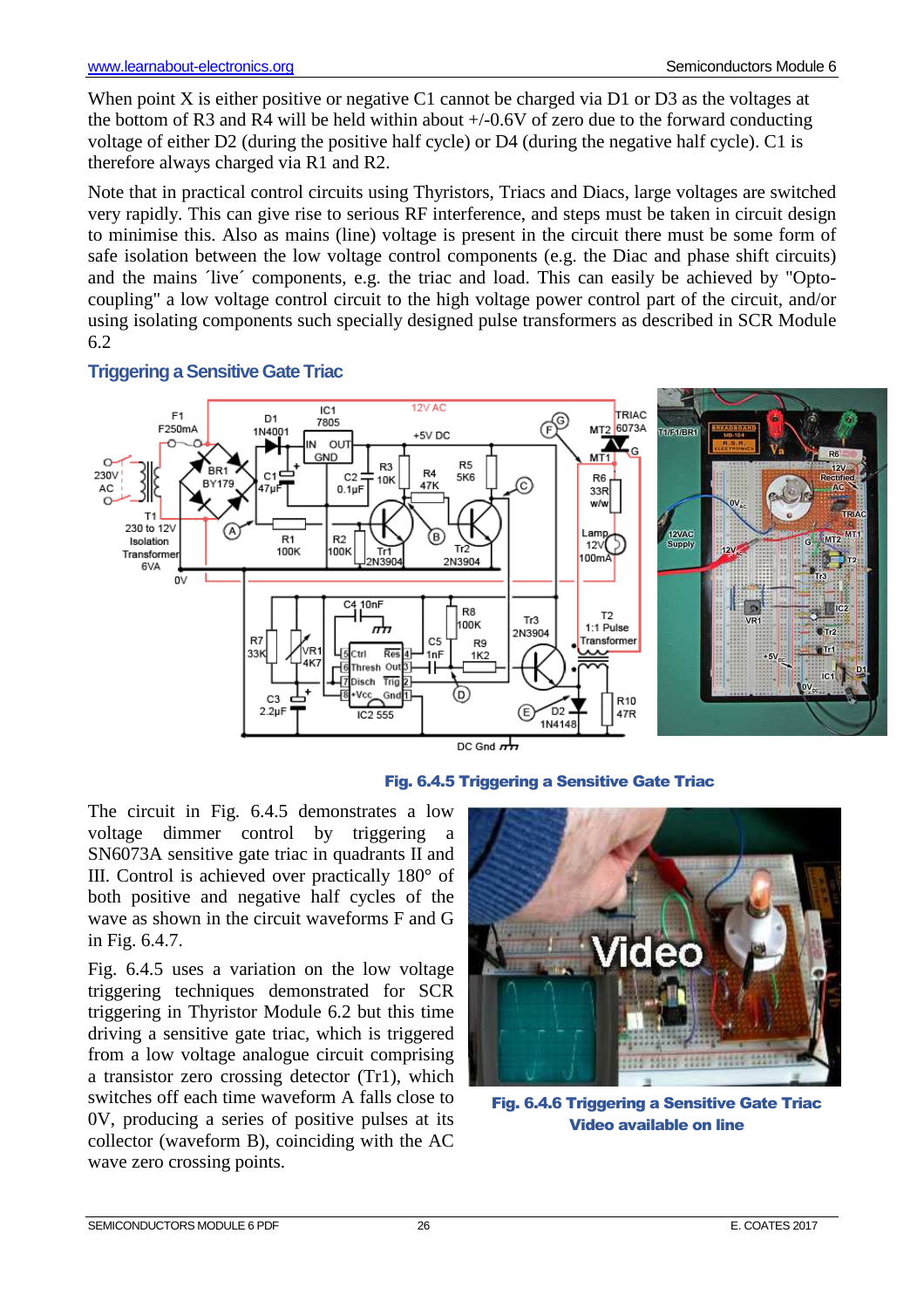These pulses are then inverted by an inverting amplifier (Tr2) to produce negative going synchronising pulses (waveform C) are used to trigger a variable delay monostable (555 timer IC1) to produce variable width square pulses having a width (and therefore time delay) controlled by VR1. The square pulses produced by IC2 are conditioned by a differentiator C5/R8 to produce narrow positive and negative going pulses (waveform D).

These pulses are amplified by a current amplifier (emitter follower) Tr3 and the unwanted positive part of the waveform is removed by D2. The resulting negative going pulses drive the triac gate via an isolating pulse transformer T2 (waveform E). The whole trigger circuit is fed from a 12V AC source derived from an isolating transformer T1. The bridge rectifier BR1 supplies a 100Hz half wave waveform for the zero crossover detector, and a 5V DC stabilised supply via D1 and IC1, eliminating the need for a second low voltage DC supply. Fig 6.4.7 also shows the triac output waveforms at maximum power (F) and minimum power (G).

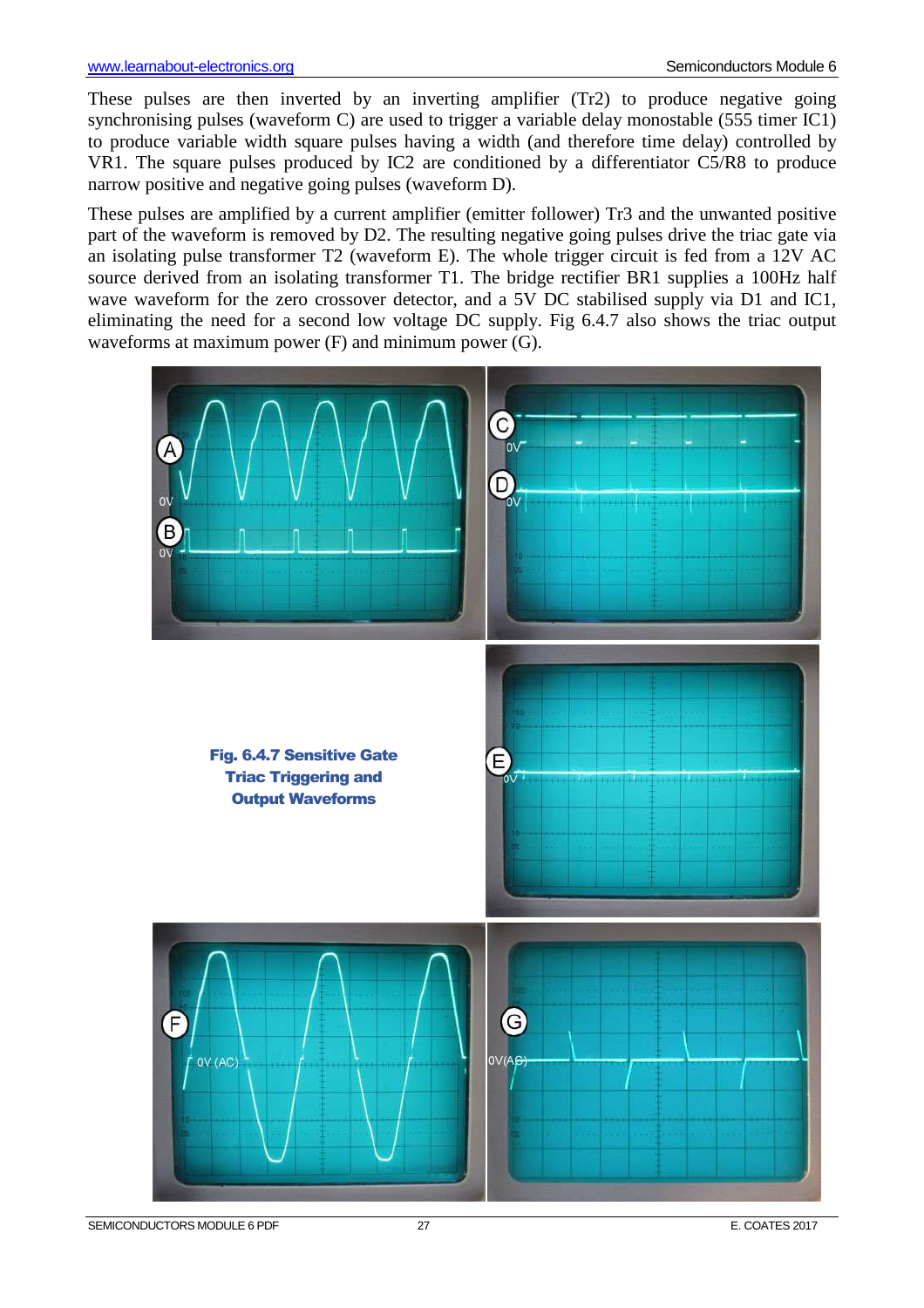#### **Module 6.5 Thyristor Protection**

#### What you'll learn in Module 6.5

**After studying this section, you should be able to:** 

Recognise over voltage & over current conditions in SCRs:

- High voltage spikes.
- Voltage surges.
- Causes of high current.

Identify typical components for preventing over voltage and over current.

Understand potential hazards in protection methods

Describe methods for improving safety in protection methods.

#### **Over Voltage**

The mains (line) supply can cause a number of over voltage conditions; these may be sudden voltage spikes, as shown in waveform (a) in Fig. 6.5.1. which although they may be very short in duration can comprise very high voltages and large amounts of electrical energy. These voltage spikes may be due to natural causes such as lightning discharges, or locally sourced events such as the switching of inductive loads e.g. electric motors. Voltage spikes can be many times a thyristor's maximum peak voltage and so potentially damage the thyristor. Even when the voltage spike is not large enough to cause permanent damage, if it exceeds the breakover voltage of the thyristor, this could cause it to switch on prematurely.

#### Fig. 6.5.1 Over Voltage Spikes and Surge

Another type of over voltage event that could happen is a voltage surge, see waveform (b) in Fig. 6.5.1 when a higher than normal voltage lasts longer than a voltage spike, and can be caused by faults on the supply grid.

**Thyristor Protection** 

taken to minimise this.

Thyristors usually operate in high voltage, high current conditions. In controlling AC supplies the SCRs or triacs may be affected by, and damaged by a variety of randomly occurring over voltage and/or over current conditions. Therefore circuits using thyristors will normally use a variety of safety devices to protect circuits being controlled by a SCR or triac from damage. In addition, as thyristor action can also cause electrical interference, measures may also need to be

A number of these safety features are described in Semiconductors Module 5.5, in addition to these, two more commonly used components, the MOV (metal oxide varistor) and the PPTC (polymer positive temperature coefficient) resistor are described below.

#### SEMICONDUCTORS MODULE 6 PDF 28 28 28 25 2017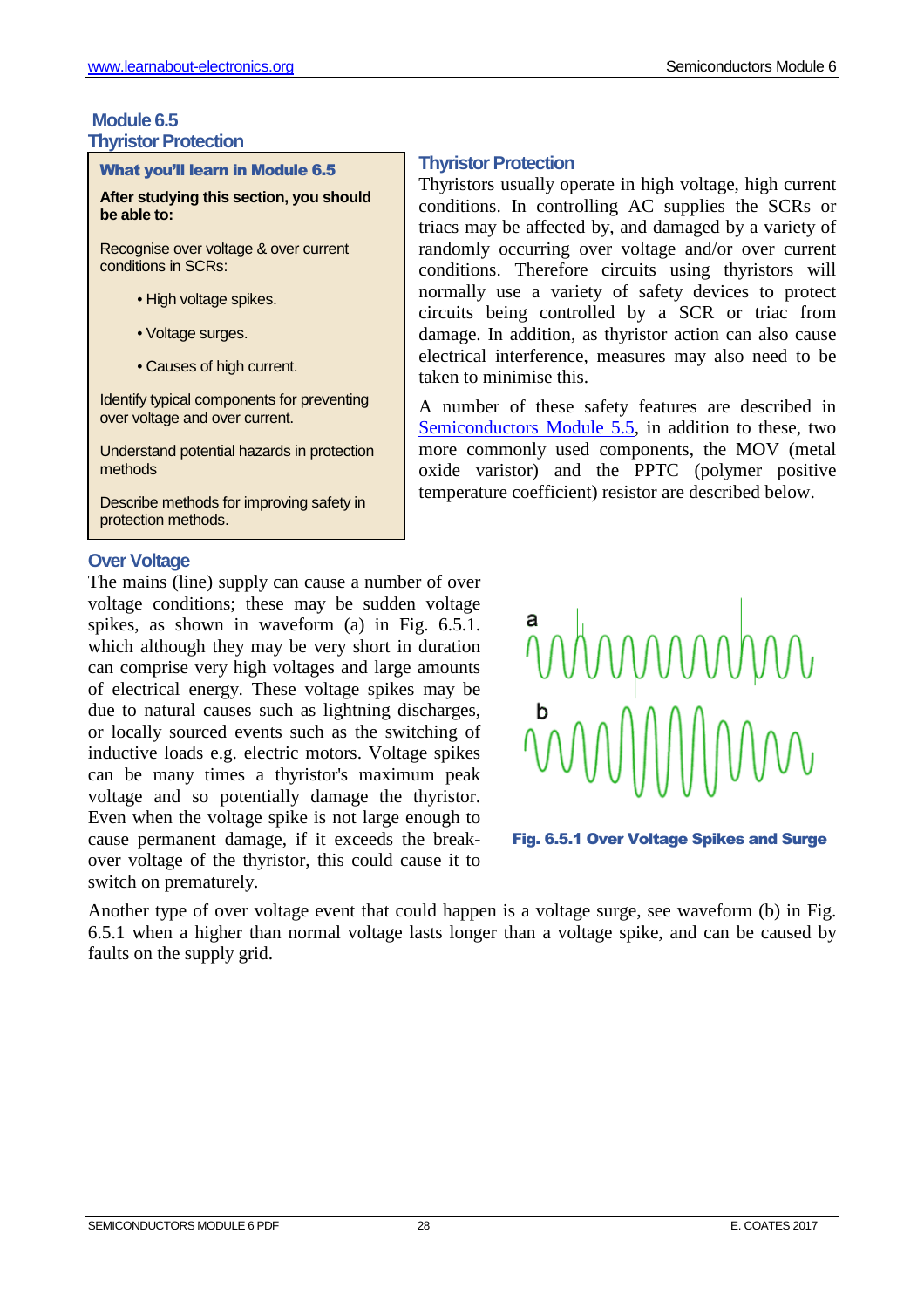#### **The Metal Oxide Varistor (MOV)**

A common safety component used to protect mains (line) driven thyristor circuits from either of these over voltage conditions is a resistive voltage-clamping device such as the MOV (Metal Oxide Varistor), illustrated along with its circuit symbol in Fig. 6.5.2, which acts as a non-linear resistor, meaning that the relationship between current and voltage in the MOV is not linear, but changes at different applied voltages.

As shown in Fig. 6.5.3, a MOV looks very similar to a ceramic disc capacitor, and has some similarities in construction. The MOV has two parallel disc shaped plates just like a small ceramic capacitor, but the ceramic material between the plates of a MOV is impregnated with tiny grains of a metal oxide such as zinc oxide (ZnO) and (in much smaller amounts) another metallic oxide such as either cobalt oxide (CoO) or manganese oxide (MnO).

This has the effect that the junctions between the two types of metal oxide grains used produce many tiny diodes that are randomly oriented and so combine to form many series and parallel forward and reverse biased diode networks. Therefore when a low voltage is applied to the conducting plates, only a very small current (the reverse leakage current of the diodes) flows, but above a certain critical voltage, called the Varistor Voltage, the diode junctions within the ceramic material break down allowing a large current to flow.

Therefore the MOV has a very high resistance below the varistor voltage and a very low resistance above it. This voltage is specified for any particular MOV as the voltage at which a current of 1mA flows through the MOV.

Typical voltage/current characteristics for a MOV are shown in Fig. 6.5.4 where the MOV described by these characteristics has a varistor voltage of 300V. Therefore between -300V and +300V there is no perceptible change in current, indicating that the MOV has a resistance approaching infinity, but at higher voltages (in either polarity) than the 'Varistor Voltage' specification, a large current flows with hardly any further change in voltage. The MOV in this region therefore has a very low resistance.

To protect a thyristor, a MOV would be chosen with a varistor voltage higher than the maximum operating voltage, but lower than the break-over voltage of the thyristor.

#### **MOV Capacitance**

Because the structure of a MOV is similar to that of a ceramic capacitor, the capacitance of a MOV has a significant effect in slowing the response time of its operation. It has more

अञ **MOV 10D471** Uc: 300V **LOS 001** 

**Fig. 6.5.2 Metal Oxide Varistor**







**Fig. 6.5.4 MOV Characteristics**

capacitance than a zener diode for example, which can be an advantage or disadvantage. In protecting DC circuits the capacitance of the slower response time of a MOV can be useful in reducing the amplitude of short duration over voltage spikes. In high frequency applications such as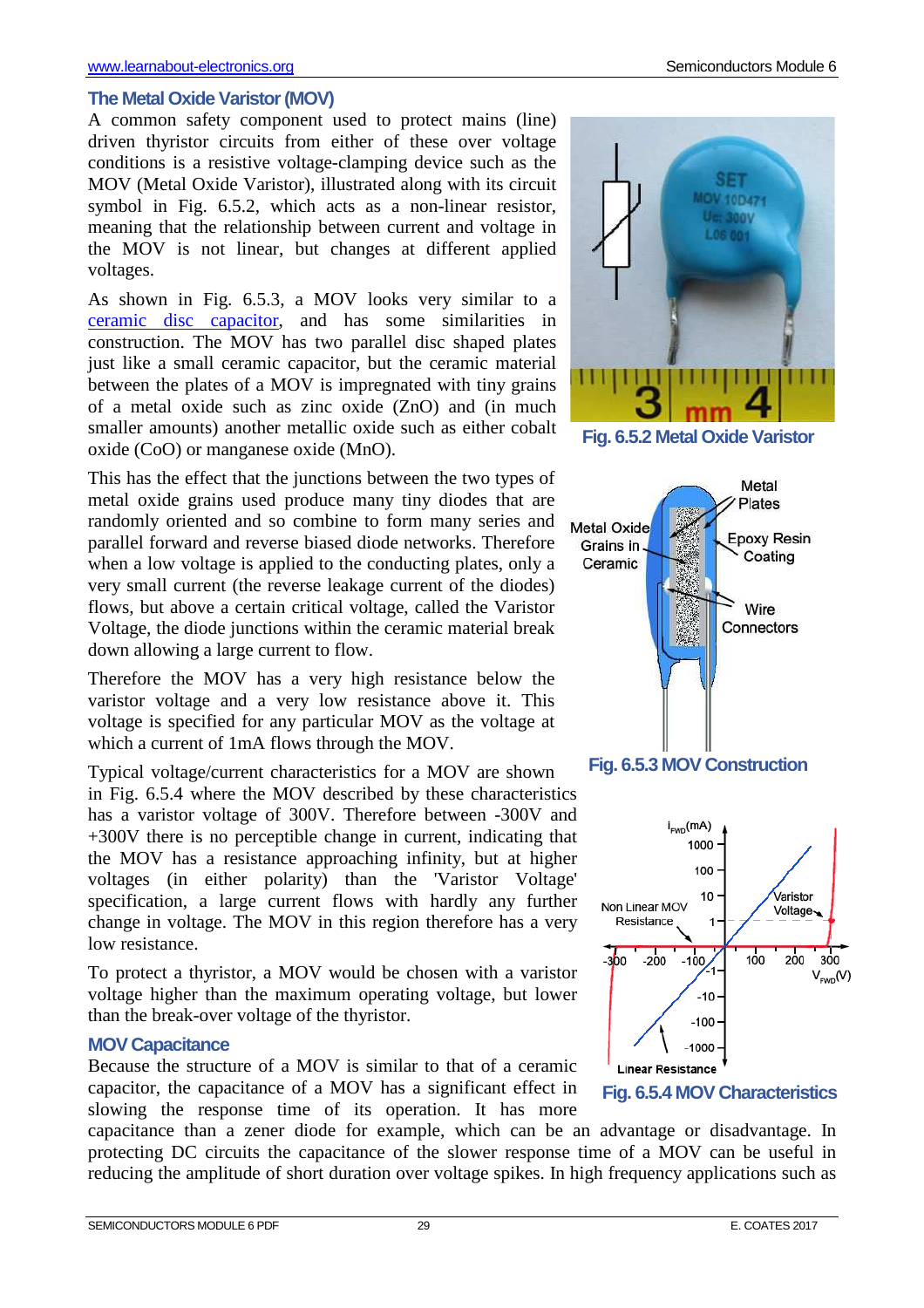data line protection, the extra capacitance of a MOV across the lines could severely limit its ability to pass high frequency data.

#### **MOV Hazards**

However, although MOVs are useful in controlling over voltage events, their use does have some problems. When a voltage spike or surge occurs, the high voltage will also produce a high current through the temporarily low (but not quite zero) resistance MOV for the time that the over voltage condition exists. This means that during that time, there will also be a high current through the MOV. Therefore voltage current and time are all involved, so the spike could more properly be described as an energy spike, with the amount of energy involved measured in joules rather than simply in volts, so MOVs are rated in joules as well as in volts.



Fig. 6.5.5 MOV Destroyed by Fire

In protecting against these high-energy events the MOV must dissipate a large amount of energy in a very short time. This causes a large amount of heat to be generated in the MOV, and if this heat cannot be dissipated quickly enough, or the over voltage continues for more than a very short time, the MOV can go into thermal runaway, where the increase in temperature causes an increase in current, which in turn causes a further increase in temperature, leading to so much current that the MOV is rapidly destroyed, creating a fire risk, see Fig. 6.5.5. Even supposing the MOV is totally destroyed without catching fire, but becomes open circuit, there is then the situation that the circuit it was protecting is now unprotected against the next over voltage event.

A MOV is very effective in eliminating short spikes in voltage, provided that the voltage does not go too high or last too long, but cannot be expected to deal with events such as direct or nearby lightning strikes, nor will they survive prolonged over voltage conditions due to power surges.

#### **Extra Protection for MOVs**

To minimise the fire risk in MOVs, they must in turn be protected by at least a second safety device. This may be a fuse, which will blow to cut off current to the circuit in the event of too much current flowing. Fuses can either act immediately in the case of fast blow fuses, typically marked F250mA for example on a 250mA fast blow fuse, see example (a) in Fig. 6.5.6 or after a short time of over current, often necessary to avoid the fuse blowing due to normal current surges at switch on of the equipment. Anti-surge fuses can vary in construction, but a typical anti-surge fuse is shown in example b in Fig. 6.5.6. Note the spring device inside the fuse and the letter 'T' before the indicated current rating embossed on one of the end terminals, denoting 'time delay'.

Fuses are a simple 'one off' over-current protection device; once a fuse inside a piece of electronic equipment fails, it generally



Fig. 6.5.6 MOV Protection

requires the attention of a service technician, not just to replace the fuse but to diagnose the fault that caused the over-current. This human intervention provides an extra layer of protection in what could be a dangerous condition.

Polymer based positive temperature coefficient (PPTC) resistors (example c in Fig. 6.5.6) are also available to provide over-current protection, these components act thermally in rapid response to the extra heat caused by the over current, but instead of failing permanently like ordinary fuses, they can reset themselves after the over-current situation has ended.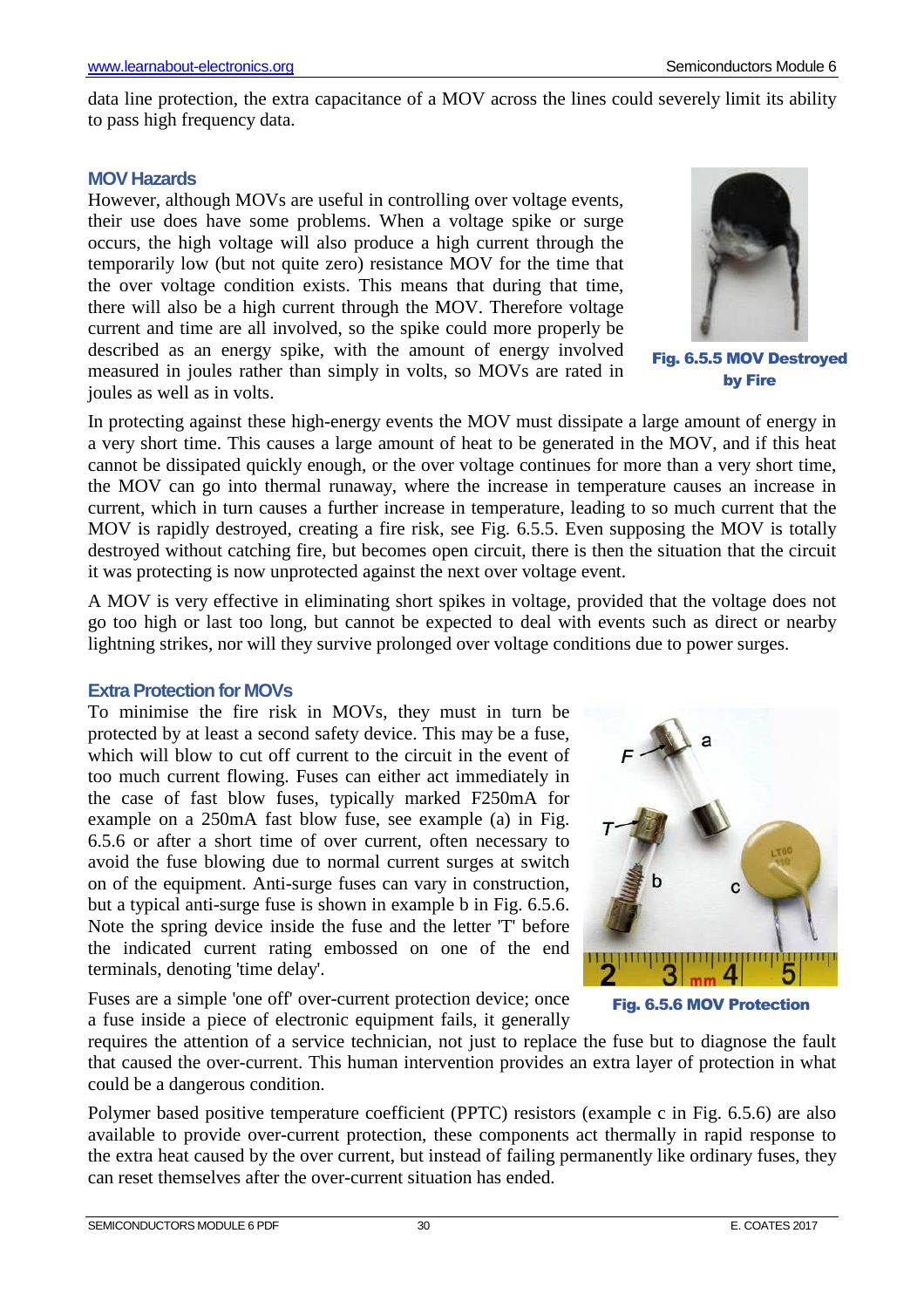These devices, also called Multifuses or Polyfuses (Manufacturers names), are basically resistors made by using a polymer material impregnated with carbon granules. In PPTCs their resistance remains low at normal temperatures, as the carbon granules in contact with each other form low resistance chains across the device, but when a specified high temperature is reached, due to high current flow, the polymer expands to a point where, the carbon granules are separated and the resistance though the device rapidly increases to a very much higher value, cutting off current flow almost completely until the PPTC is allowed to cool once more.



Fig. 6.5.7 PPTC Over Current Protection

Then the carbon granules reconnect and the low resistance pathways return once more. These thermal cut off devices may be used in series with the supply, to protect the whole circuit, as shown in Fig. 6.5.7 or may be combined within the MOV (called a TMOV or thermally protected MOV) in which case the thermal protection only applies to the MOV itself. The time to trip (TtT) taken for the PPTC resistor to 'trip' into its high resistance state will typically be in a range from one millisecond to around 10 seconds. The trip time for any given device will be approximate, as it will also depend on external factors such as fault current and ambient temperature.

#### **Gas Discharge Tubes (GDTs)**

MOVs are efficient at suppressing voltage spikes up to a few hundred volts but for over voltage spikes and surges induced by distant lightning strikes it is necessary to use devices such as Gas Discharge Tubes (GDTs). These surge arresters (illustrated in Fig. 6.5.8) are small ceramic or glass tubes filled with an inert gas between two electrodes, which has an almost infinite resistance up to its particular breakdown or spark-over voltage, but above this limit will conduct heavily.

GDTs are available over a range of breakdown voltages from around 75volts up to several thousands of volts,

Fig. 6.5.8 Gas Discharge Tube (GDT)

depending on the gas used, its pressure and the physical dimensions of the tube.

#### **Snubber Circuits**

Another method for reducing the impact of voltage spikes on SCR operation is to use a RC snubber circuit across the SCR or triac as shown in Fig. 6.5.9. In this simple circuit the correct choice of RC time constant can reduce the amplitude of voltage spikes by diverting the energy produced by the high voltage and current into charging the capacitor over the time duration of the over voltage, by partly charging the capacitor (and therefore reducing the amplitude of the voltage across the circuit during the charge) then releasing the stored energy back to the circuit at a controlled rate via the resistor.

The overall effect being to substantially reduce the amplitude of any random over voltage spikes. More information on snubber circuits is available in Thyristor Module 6.6 RC Snubber Circuits.



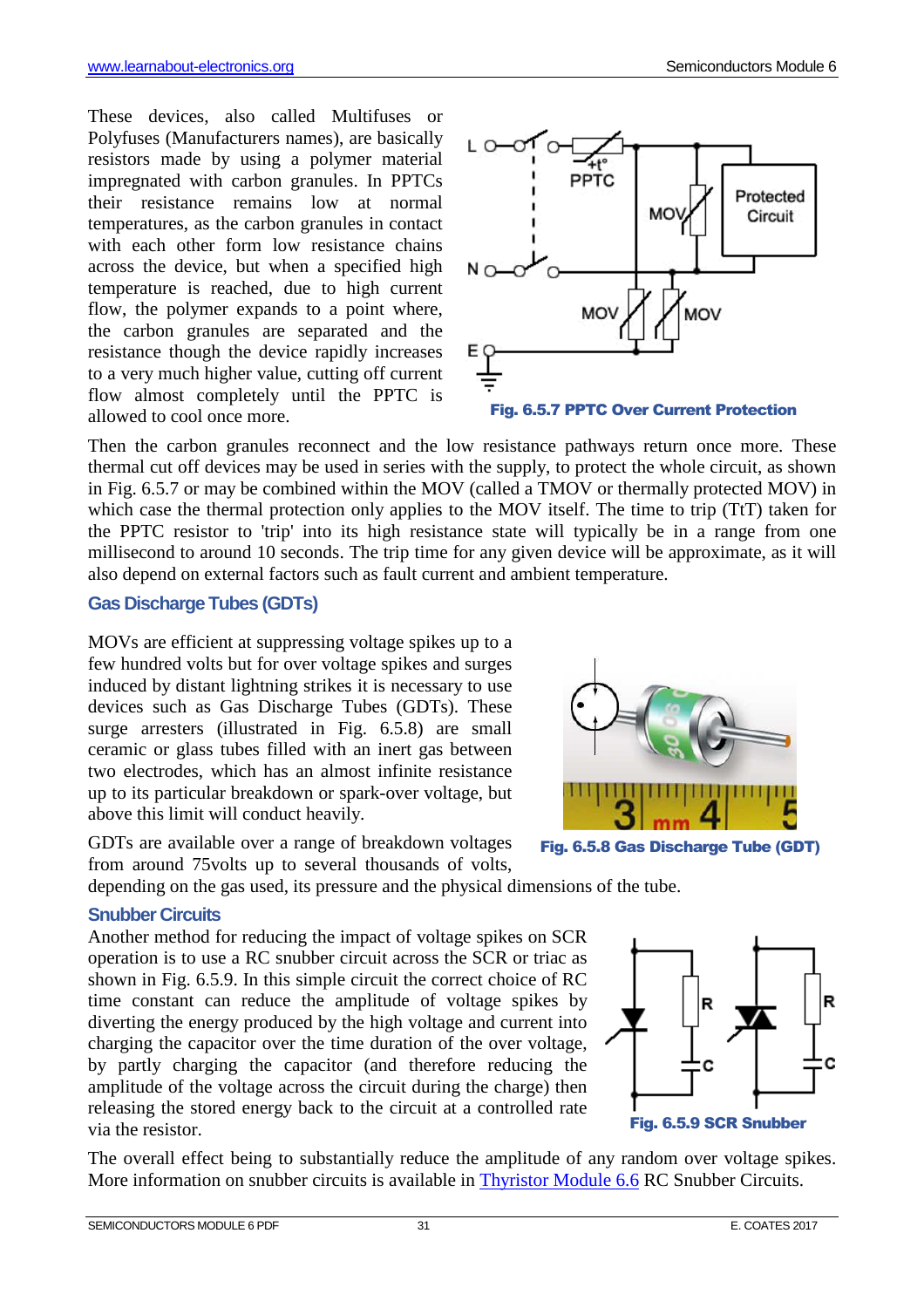#### **Module 6.6 Opto Coupled Devices**

#### What you'll learn in Module 6.6

**After studying this section, you should be able to:** 

Describe typical uses for Opto Triacs:

- Electrical isolation.
- Switching capability.
- Typical construction.

Describe typical features of Solid State Relays:

- Electrical isolation.
- Switching AC and DC loads.
- Typical parameters.

Describe typical safety features used in solid state relays (SSRs):

- Reverse Polarity Protection.
- Over Voltage Protection.
- Transient Voltage Suppression.
- Snubber circuits.
- Zero voltage crossing.

Describe Basic measures for testing IC based Optocoupled devices.

- Basic tests.
- Safety considerations for medium and high voltage devices.

# **Opto Triacs and Solid State Relays.**

Devices that are used in the control of high voltage/high power equipment need to have good electrical insulation between their high voltage output and low voltage input. Relying on a layer of silicon oxide, a few atoms thick to provide the required insulation is not really an option in such conditions. When faults occur (and they are more likely to do so in high power circuits) the results can be catastrophic, not only to the circuit components but also to the users of such equipment. Physical isolation (meaning that there is no **electrical** connection at all between the input and output) is what is needed. Fortunately there are readily available solutions to this problem. Many high power circuits today are controlled by low voltage, low current circuits such as microprocessors, using opto electronic devices such as Opto−Triacs, Opto−Thyristors and Solid State Relays to isolate the low and high power circuits.

The control device must be able to handle the high voltages, including very high voltage spikes that may occur in either AC or DC output circuits due to back emf from inductive loads and voltage spikes that may be randomly present on the mains (line) power supply. Also high values of surge current (much higher than the normal 'running current') that occur for example when loads such as motors or incandescent lamps are switched on, can require that the control device must be rated to handle surge currents up to 40 or 50 times higher than normal ´running´ current. The control device chosen must also ensure electrical isolation between the input and output circuits. In addition to these criteria, the

circuit around the control device must also provide safeguards against dangerous situations. For example, adequate heat sinks for the solid-state devices used. Also special very fast acting fuses or circuit breakers are needed to prevent damage to the semiconductors due to current overloads.

In this group of optocouplers, photo-triacs, photo-SCRs or photo-diode/MOSFET combinations

replace the photodiodes and phototransistors described in Opto Coupled Devices Module 5, and are also readily available in integrated circuit (I.C.) form for switching relatively low power AC or DC loads. High power solid state relays (SSRs) illustrated in Fig. 6.6.2 use ICs such as those shown in Fig. 6.6.1 with extra ´built in´ circuitry to handle high voltage, high current loads safely and reliably.

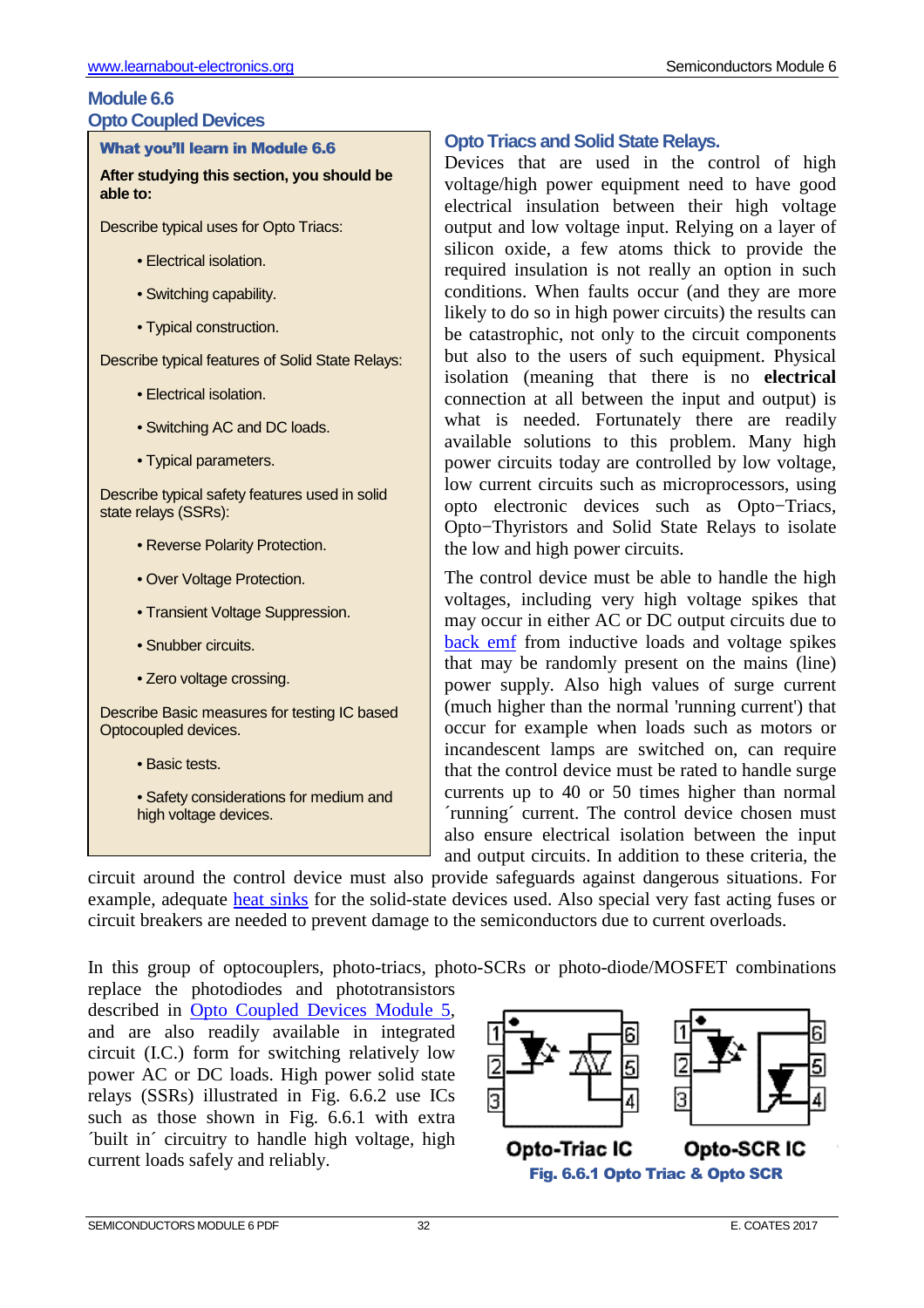#### **Solid State Relays**

Opto triacs and Opto SCRs are used for switching AC loads but solid state relays using power MOSFET transistors that can switch AC or DC are also available. Low power solid state relays, consisting basically of an opto triac circuit, such as the type illustrated in Fig. 6.6.1 can be used as conventional integrated circuits, mounted on a printed circuit board. Alternatively these low power optocouplers can be enclosed within an insulated case along with high power triacs or SCRs and extra safety components, such as heat sinks and pulse suppression components, in larger rack mounted Solid State Relays (SSRs) with just four or five screw type heavy duty terminals that can be treated as mains (line) power switches and can replace many types of electromechanical relays.



Fig. 6.6.2 Typical High Power SSR





 Even so, some power will be dissipated by the semiconductor switch when in either 'on' or 'off' state with either AC or DC currents. For this reason adequate heat sinks are required to prevent overheating.

A typical circuit of a basic MOSFET SSR is shown in Figure 6.6.3. A current of about 20mA through the LED is sufficient to activate the MOSFETs that take the place of mechanical relay contacts. The (infra red) light from the LED falls on the Photovoltaic unit that comprises a number of photodiodes. Because a single photodiode will only produce a very low voltage, the diodes in the photovoltaic unit are arranged in a series/parallel array to produce sufficient voltage to turn on the MOSFETS.

Figure 6.6.4 represents a basic example of a MOSFET SSR, showing how the outputs can be arranged to allow the SSR to switch either AC or DC loads. A number of similar SSRs are available to meet different AC and DC output voltage and current requirements, a typical example is the PVT412 SSR from International Rectifier (now



part of Infineon Technologies) manufactured in several versions as a 6 pin DIL package and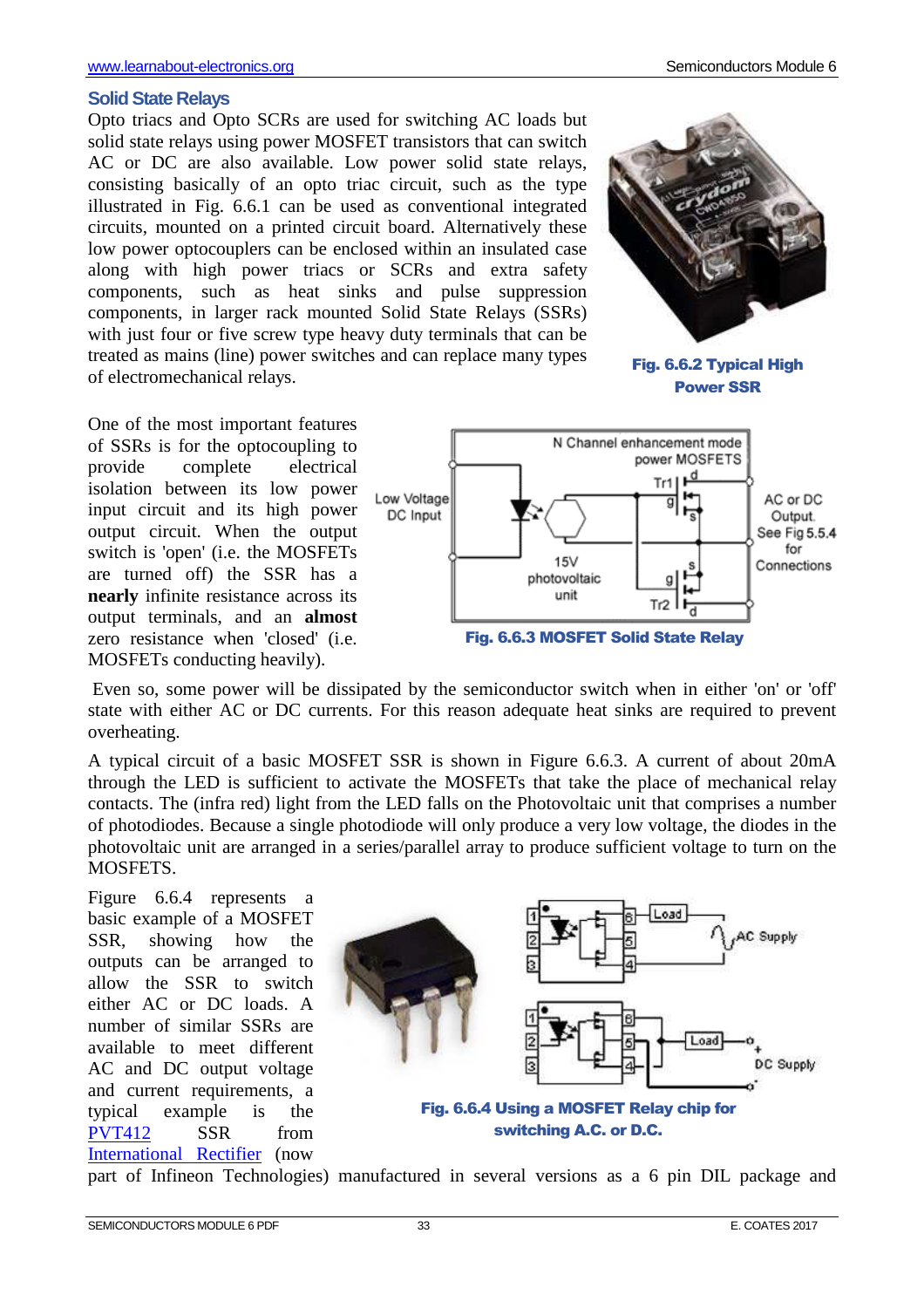capable of replacing a single pole mechanical relay to switch AC or DC voltages up to 400V (peak) with currents up to 140mA AC or 210mA DC. Other chips are available that act as double pole, Normally Closed (NC), Normally Open (NO), and Changeover relays with a wide variety of extra facilities. SSRs are also manufactured in a range of output voltages and current ratings, with a range of package types ranging from small surface mount components through complex multi pin chips and large heavy current examples for rack mounting in electrical control cabinets. More information on SSRs can be found by searching for Solid State Relays on manufacturers websites such as Infineon Technologies or at semiconductor suppliers such as RS Components

#### **SSR Safety Features**

SSRs consist basically of an optocoupler driving some high power switching device such as a power triac, MOSFETS or a SCR, but as their purpose is to switch high power electrical loads, often in safety critical situations SSRs are manufactured with a wide variety of features, designed to allow for safe and reliable operation. Some of these are illustrated in the circuit shown in Fig 6.6.5:

**Reverse Polarity Protection.** If the input terminals are connected in the wrong polarity, diode D1 conducts and reduces the voltage at the bottom of R1 to about 0.7V, thereby saving the optocoupler LED from damage. Note that the diode and the current limiting resistor R1 power ratings must be able to withstand the reverse polarity current at maximum input voltage without damage, otherwise a suitably rated input fuse may be inserted between the input positive terminal and the current limiting resistor.





**Over Current Protection.** It is common for SSRs to be able to work from a range of DC input voltages, for example 5v to 24V. These higher voltages can cause the current through the optocoupler LED to rise higher than its required maximum, in this case the over current protection circuit operates to maintain a suitable current level through the LED. R2 is a low value resistor for current sensing; it's value is chosen so that under normal operating conditions Tr1 is biased just below its cut-off threshold, but if the current through the optocoupler input LED increases due to an excessive input voltage, the extra current through R2 will cause Tr1 to conduct, diverting some of the LED current through Tr1 reducing the voltage at the bottom of R1 and the current though the LED to a safe level.

**Transient Voltage Suppression (TVS) Diode.** SSRs used in control situations can be liable to damage caused by sudden and short lived (i.e. transient) voltage spikes, which can be caused by external events such as **back emf** pulses when switching inductive loads; also remote lightning discharges and other electromagnetic or electrostatic discharges are high risk occurrences for semiconductor devices. Such voltage spikes may be very short in duration but can be hundreds or thousands of volts in amplitude, and although the current they create may be very small, the stress caused by such voltages can cause total failure in the semiconductor devices used in SSRs. One way to reduce these dangerous events is the use of a transient voltage suppressor (TVS) diode connected in parallel with sensitive devices such as the optocoupler as shown in Fig. 6.6.5.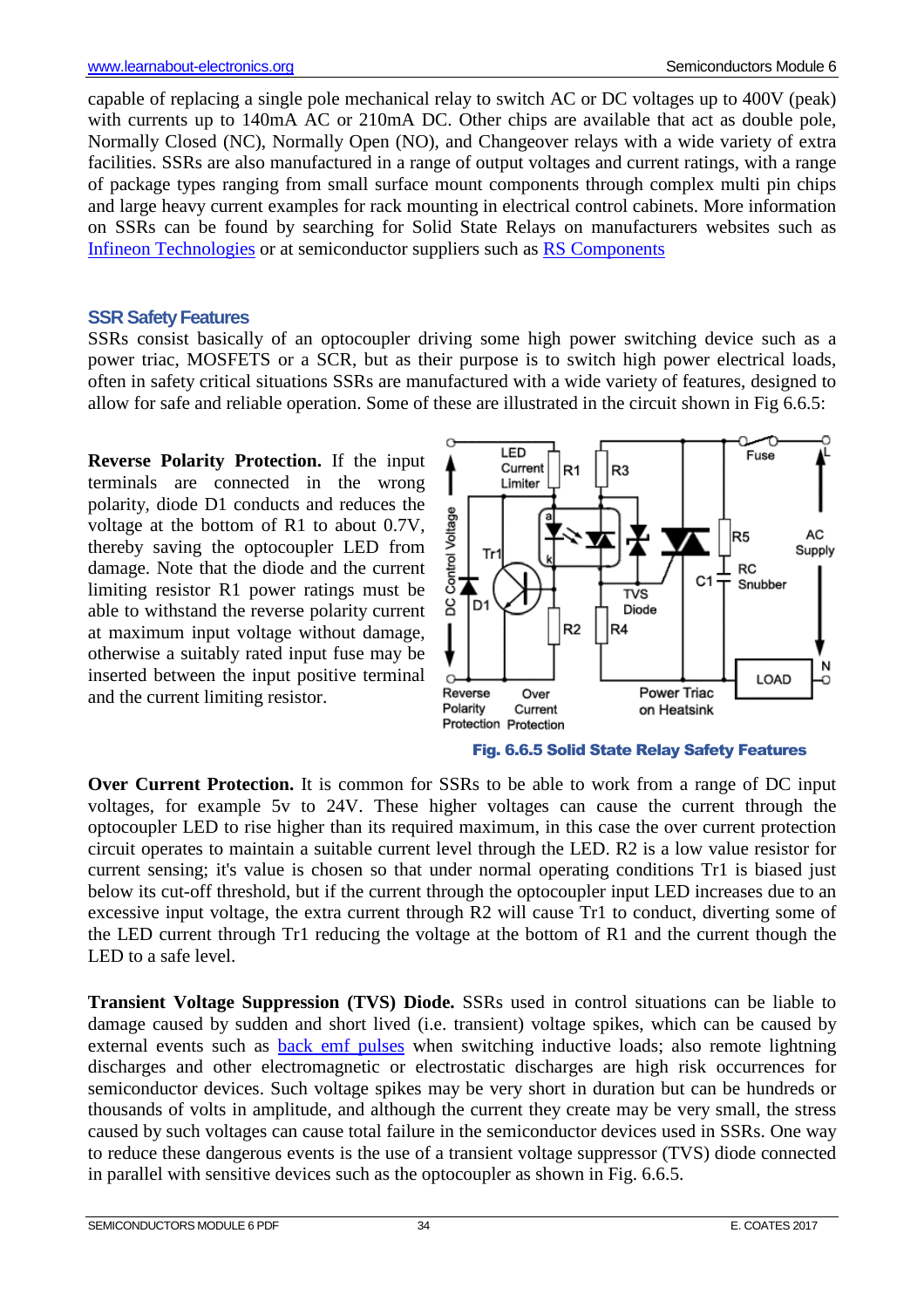Fig. 6.6.6 illustrates the action of the TVS diode, and shows a sine wave output superimposed on the TVS diode characteristics. The bi-directional TVS diode works rather like two back to back Zener diodes, where above a certain reverse voltage, current breakdown occurs and the diode conducts heavily. As the TVS diode in this case is bi-directional, breakdown occurs in both forward and reverse conditions.

In use, a TVS diode must have a breakdown voltage higher than the peak voltage of the AC wave, which is 1.414 x  $V<sub>RMS</sub>$  so a TVS diode with a breakdown voltage about 1.5 times greater than the RMS voltage of the sine wave is normally used.



Fig. 6.6.6 Transient Voltage Suppression

A voltage spike exceeding this limit causes the diode to conduct heavily, limiting its voltage to the breakdown voltage of the diode. A notable difference between a Zener and a TVS diode is that the TVS diode has a more rugged junction area, to cope with the sudden heavy current rush during spike events. Once the spike is over however, the diode stops conducting (apart from a small reverse leakage current) and has no further effect on the output wave until any further spikes occur. TVS diodes are also available in single directional types that may also be used in the input side of the optocoupler in SSRs using a DC input if there is high risk of spikes occurring. However, because the DC input is usually fed from a smoothed DC power supply, this would normally be expected to minimise the risk, therefore the use of TVS diodes across the input components is rarely considered necessary.

**RC Snubber Circuits.** These circuits provide a method of reducing the damaging effect of spikes occurring on the AC mains supply, or the very large and fast voltage changes that can occur when an inductive load is switched on or off (Commutated). With older types of triacs or SCRs this RC network (R5 and C1) is connected across the output triac or SCR as shown in Fig. 6.6.5 and Fig 6.6.7. Its effect is to slow the rapid increase or decrease of voltage during the spike. The use of a snubber circuit can also reduce the radio interference caused by the triac or SCR switching. By choosing a suitable





time constant for R5/C1 the capacitor will not have time to charge as the spike voltage rises, before the voltage is reducing once more and discharging the capacitor. In this way the amplitude of any fast voltage spikes is reduced. Typical values for R would be about 39 to 100Ω for R5 and 22 to 47nF for C1. The capacitor would also need to be a pulse type having a very high maximum working voltage, much higher than the peak value of the output wave, to allow for the added stress caused by any voltage spikes. The design of snubber circuits is more complex however, than simply choosing typical R and C values, and must take into account a number of factors that will be unique to the circuit or component the snubber is protecting and to the loads the circuit may be driving. A useful application note on snubber design and component calculator is provided on line by HIQUEL (High Quality Electronics).

#### **Alternistors**

Alternatively there are modern Triacs available, which can also be called ´Alternistors´ or ´Alternistor Triacs´ that are much less prone to damage or random false triggering caused by fast transient voltages. Several semiconductor manufacturers have their own range of devices, such as the  $\text{Subberless}_{\text{TM}}$  range from ST Microelectronics or the  $\text{Hi-Comm}^{\prime}$  range from WeEn Semiconductors that are able to handle the voltage spikes as well as the fast dV/dt events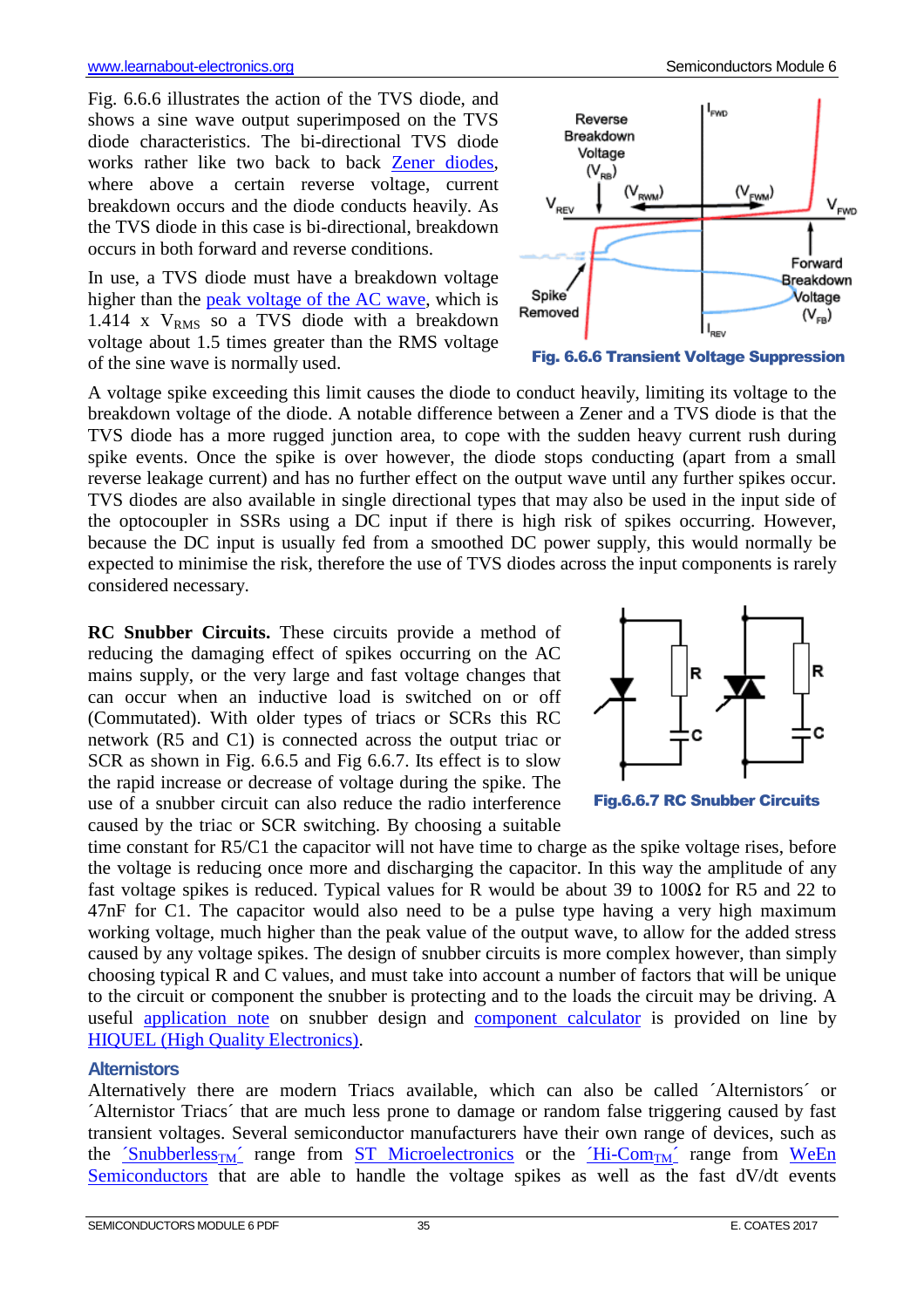encountered during commutation (switch off) with inductive loads. The internal design of these triacs is different to the original types, making them much better at handling the fast high voltage changes that can happen as inductive loads are switched off, due to the phase difference between current and voltage in inductors. In this case it is possible that when the triac switches off as the mains (line) current passes through zero volts, the mains voltage across the triac can be at its maximum value. While such events in original triac designs could cause problems with uncontrolled re-triggering, this has been greatly reduced in modern designs.

**Zero Voltage Crossing.** Some SSRs include 'Zero Crossing' or 'Synchronous Switching' circuits, which reduce the possibility of introducing fast changing 'spikes' onto the mains (line) supply by ensuring that their output will only switch on as the mains voltage cycle passes through zero volts. As shown in Fig. 6.6.8 if the control voltage requests a switch on at a time during the voltage cycle when the AC voltage is not passing through 0V, the switching action is delayed until the voltage next crosses 0V at end of the present half cycle. The zero voltage crossing circuit does not play any part in switching the output off however; this is controlled by the action of the triac or SCR, which once turned on will only turn off when the output load current falls below the triac or SCR's specified holding current, which it will do as the current waveform passes through zero.



The above descriptions of safety features are intended to introduce users of SSRs to some of the necessary safety constraints when choosing the right SSR for any particular operation. However this list is not offered as a comprehensive guide, the importance or non-importance of any of these factors will depend very much on the intended use of the SSR. It is advisable therefore, especially when considering the safe operation of circuits, to obtain advice specific to the intended project, many manufacturers or national and international safety agencies can readily give qualified advice on the suitability of SSRs for particular uses. You are also encouraged to further study by following some of the recommended links at the bottom of page 37.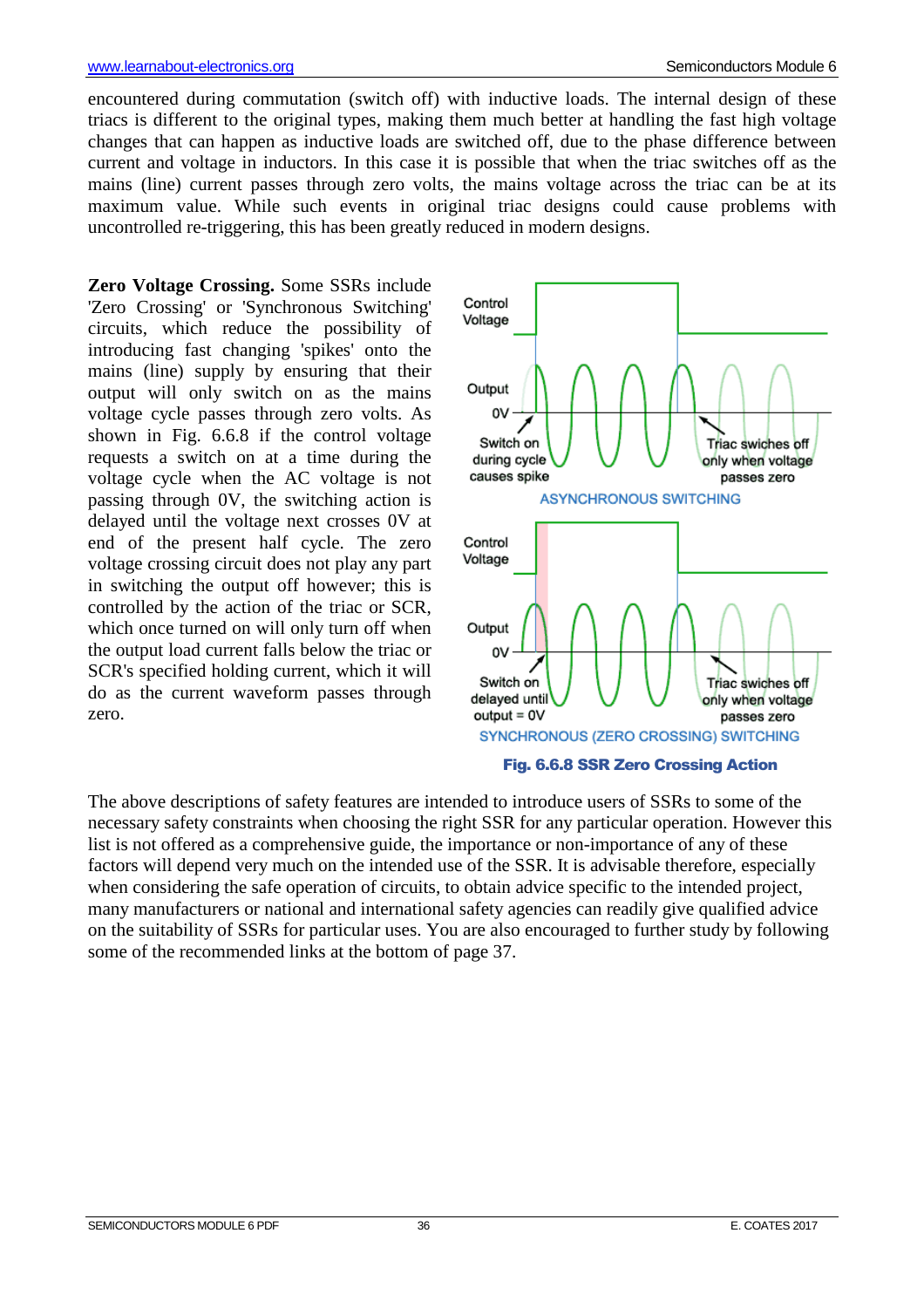#### **Solid State and Mechanical Switching Compared**

Solid State Relays (SSRs) have a number of advantages over electromechanical relays, some of which are obvious advantages and some that would be disputed by adherents to (and manufacturers of) electromechanical relays. Which type of relay is better for a particular application however, depends more on the application rather than the type of relay. This should therefore be carefully considered when reading the following lists.

#### Advantages of SSRs against electromechanical relays.

- 1. Because SSRs have no inductive coils or moving contacts they do not generate electromagnetic interference.
- 2. SSRs do not cause any potentially dangerous arcing.
- 3. SSRs are silent in operation.
- 4. SSRs are not subject to mechanical wear, so will potentially perform many more switching operations than electromechanical relays (however either type may be designed to perform more operations than is required during the lifetime of the equipment they are used in).
- 5. SSRs do not suffer from contact bounce.
- 6. SSRs have a faster switching time than electromechanical relays.
- 7. For switching AC, Zero Crossing SSRs are available that only switch on at, or close to the time when the AC waveform passes through zero volts, so reducing the occurrence of voltage spikes that occur if a circuit is switched on when the AC voltage is at a maximum.
- 8. SSRs can be physically smaller than comparable types of electromechanical relays.

#### Disadvantages of SSRs against electromechanical relays.

- 1. When SSRs are switched on there is a measurable resistance between the output terminals, therefore SSRs produce some heat as well as a voltage drop in their 'on' condition.
- 2. When SSRs are in their 'off' state, there is still a small reverse leakage current flowing in the output. Unlike electromechanical relays, SSRs are therefore neither totally 'on' or 'off'. Therefore they may not be permitted for use under some safety regulations.
- 3. Because SSRs are able to switch on very quickly (in milliseconds) random interference spikes in their input circuits or sudden fast voltage changes at their outputs can cause unwanted switching of some SCRs or triacs.
- 4. Failure of an SSR will usually cause a short circuit (switch on) whereas failure in an electromechanical relay will usually cause an open circuit (switch off). Because of this, using SSRs may cause some concern in safety critical systems.

#### **Further information**

Solid State Relays vs Electromechanical Relays - Application Notes Solid State Patronise USA How to choose the right relay - National Instruments Tech tips on relays-Crydom Inc.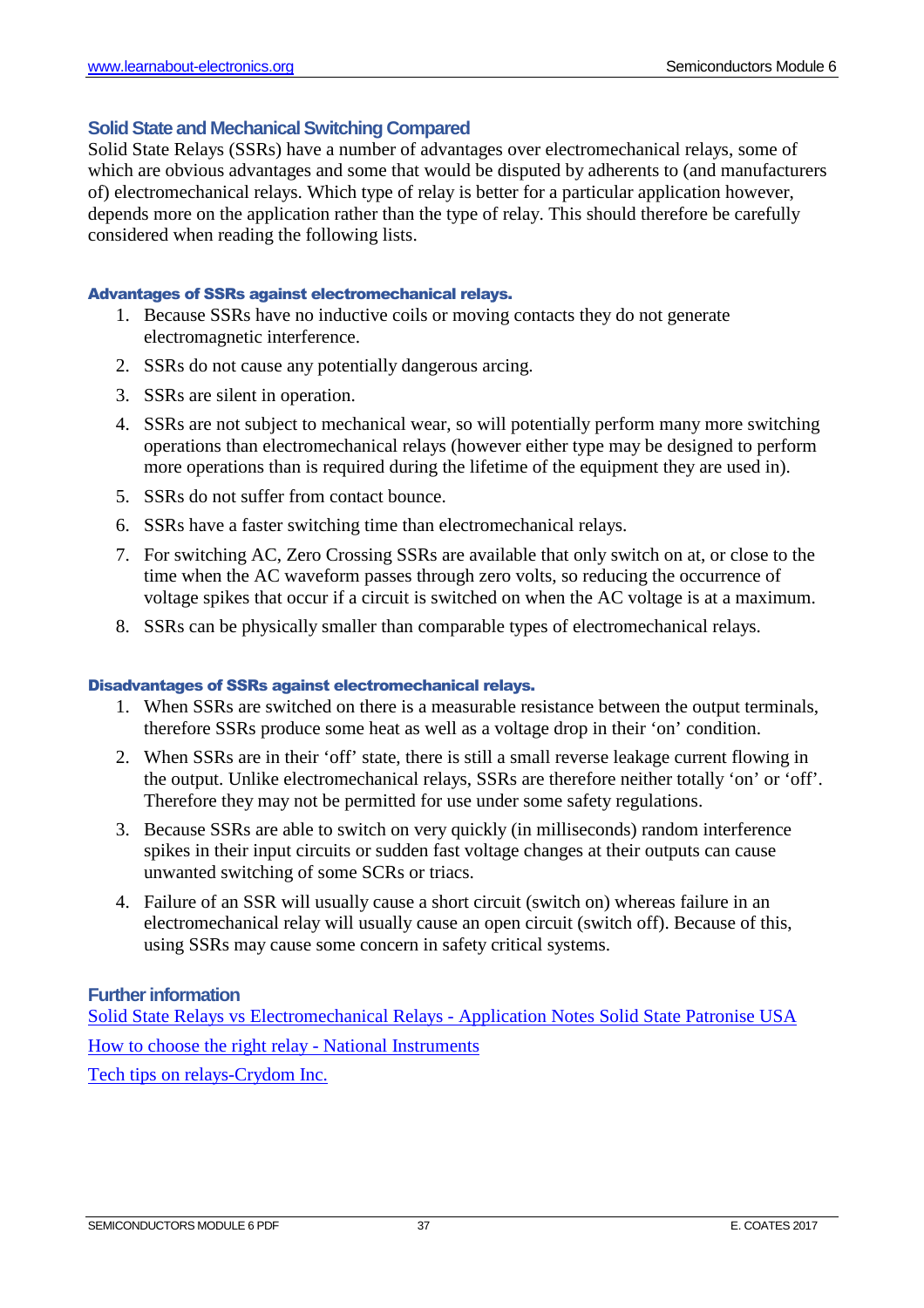# **Module 6.7**

# **Thyristor Quiz**

Try this quiz based on thyristors. Hopefully it'll be easy. Submit your answers but don't be disappointed if you get answers wrong. All the information you need is in Module 6 on the learnabout-electronics website. Find the right answer and learn about thyristors as you go.

# 1.

# **What is the value indicated by point X in Fig. 6.7.1?**

- a) The holding current  $I_H$ .
- b) The break over current  $I_{BO}$ .
- c) The latching current  $I_L$ .
- d) The forward conducting current  $I_{FB}$ .

## 2.

**What is the function of a crowbar protection circuit?** 

a) To provide over voltage protection.

b) To isolate a high voltage triac from a low voltage control circuit.

- c) To prevent thermal runaway.
- d) To prevent a power supply output short circuit.

# 3.

# **Referring to Fig. 6.7.2, what is the maximum achievable conduction angle using this circuit?**

- a) 90 degrees.
- b) 180 degrees.
- c) 270 degrees.
- d) 360 degrees.



# 4.

# **Which of the following advantages and disadvantages describes a zero crossing SCR circuit?**

- a) Usable with AC motors but unsuitable for heaters.
- b) Reduces low frequency flicker but increases RF interference.
- c) Suitable for incandescent lamps but not for inductive loads.
- d) Produces low frequency flicker but reduces RF interference.

# 5.

#### **Which quadrants are used when triggering a triac with a negative going trigger pulse in both the positive and negative half cycles of the AC wave?**

- a) I and II
- b) II and III
- c) III and IV
- d) I and IV